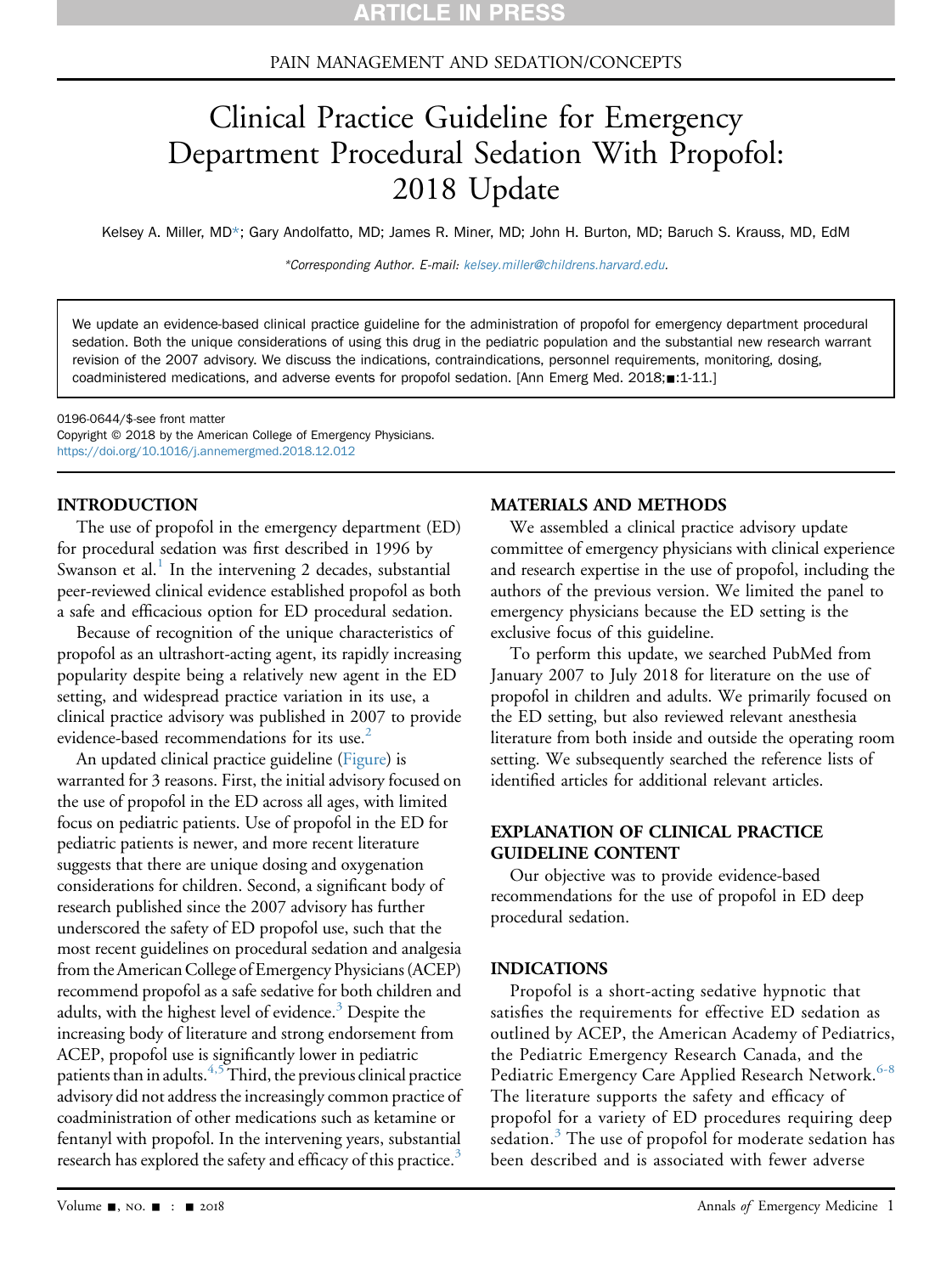# Guideline for Emergency Department Procedural Sedation With Propofol Miller et al. (*Miller et al.* Aller et al.

Contraindications and high-risk patients

- The only true contraindication is a propofol allergy. Propofol is safe for use in patients with soy or egg allergies.
- Elderly patients, infants <6 mo, patients with American Society of Anesthsiologists status III or greater, and patients with depleted intravascular volume are at higher risk for complications: close monitoring, careful dose titration, and consideration of alternative regimens are recommended.

#### Fasting state

 The literature does not support a significant association between fasting length and incidence of adverse events in adult or pediatric patients. The urgency of the procedure dictates the necessity of providing sedation without delay, regardless of fasting status.

#### Personnel

- Sedation providers must be qualified to administer deep sedation and to rescue patients who experience complications.
- An ED sedation team is ideally composed of 2 individuals: one provider dedicated to interactive patient monitoring and another performing the procedure; a single provider performing both the sedation and procedure must be prepared to interrupt the procedure to perform resuscitation.

# Bolus dosing

 Adults: Initial bolus dosing of 0.5–1.0 mg/kg (start 0.5 mg/kg or less in the elderly), with additional boluses of 0.25–0.5 mg/kg every 1–3 minutes as needed

• Pediatrics: Initial bolus dosing of 2 mg/kg in patients  $\leq$ 3 y and 1.5 mg/kg in older children and teenagers, with additional boluses of  $0.5-1$  mg/kg every  $1-3$ minutes as needed

# Continuous infusions

- Adults: 100–150 mg/kg per minute (6–9 mg/kg per hour)
- Pediatrics: 100–250  $\mu$ g/kg per minute (6–15 mg/kg) per hour)

Coadministration of analgesia

- Fixed-dose ketamine: ketamine at 0.1–0.5 mg/kg (dose of 0.5 mg/kg required for infants and young children), followed by titrated propofol
- Single-syringe ketofol: premade mixture of ketamine and propofol within same syringe (most common is 1:1 mixture, which is dosed with the same milliliter/ kilogram dosing as single-agent propofol)
- Opioid coadministration: most commonly fentanyl or morphine titrated to effect

# Monitoring

- Continuous cardiac monitoring, capnography, and pulse oximetry required for deep sedation, with respiratory rate and blood pressure recorded at least every 5 min
- Supplemental oxygen recommended for both adult and pediatric patients undergoing propofol sedation

# Adverse events

 Sedation-related adverse events with propofol include respiratory depression, hypotension, and pain with injection; these occur in  $\leq$ 10% of ED sedations and typically require only minor, brief interventions, without evidence of serious patient sequelae.

Figure. Clinical practice guideline for emergency department procedural sedation with propofol: summary of recommendations.

events than deep sedation. Targeting any given sedation endpoint with propofol is frequently associated with overshooting; thus, preparing to manage deeper levels of sedation than intended is mandatory.  $9-13$ 

# CONTRAINDICATIONS

In the previous clinical practice advisory, propofol was contraindicated for patients with allergy to eggs or soy products. Propofol is made with soybean oil and egg lecithin, a fatty substance. Patients who are allergic to soy and eggs are allergic to the proteins, rather than the oils and fats. Although there is a theoretic risk that soybean oil or

egg lecithin could contain trace amounts of residual protein, data do not support this concern. Propofol has been safely used in adult patients with positive specific immunoglobulin E response to egg, soy, or peanut who are undergoing anesthesia, with no signs of allergic reactions.<sup>[14](#page-7-1)</sup> It has similarly been used safely in children with food allergies, with no reported cases of anaphylaxis and no increased risk of allergic reactions.<sup>[15-18](#page-7-2)</sup> Given this increasing body of literature, the American Academy of Allergy, Asthma & Immunology has stated that it is safe for patients with soy or egg allergies.<sup>19</sup> Consequently, the only true contraindication to propofol is a propofol allergy.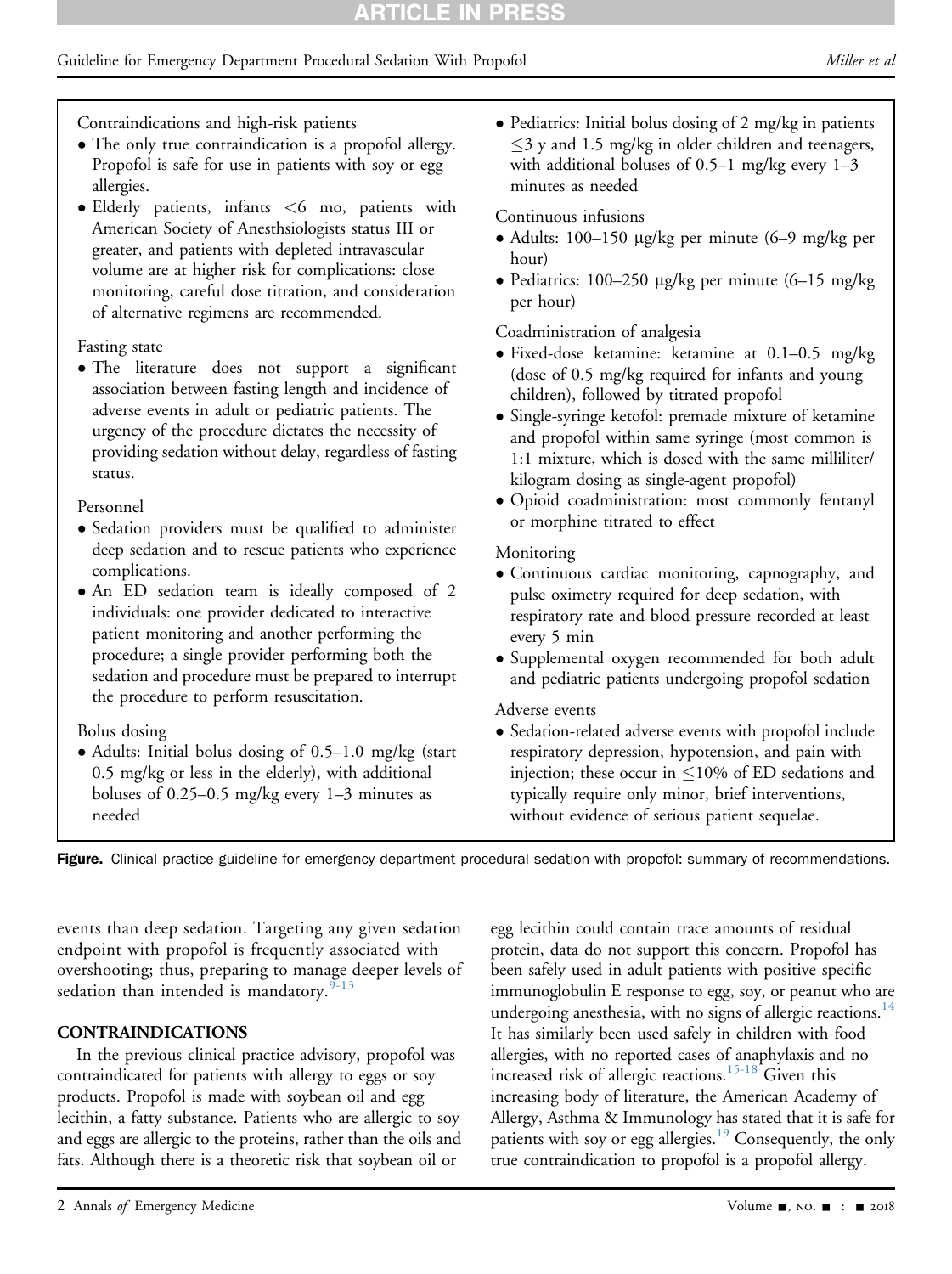# HIGHER-RELATIVE-RISK PATIENTS

# Age

Children younger than 6 months (particularly those <3 months) or weighing less than 5 kg have a higher risk of sedation-related adverse events with all sedation medications, including propofol.<sup>[20-23](#page-7-4)</sup> Advanced age also has been shown to predispose patients to both the hypotensive effects of propofol and the incidence of respiratory adverse events, with risk increasing after aged 50 years even at similar peak serum levels, most notably among elderly patients aged 75 years and older.<sup>[24-29](#page-7-5)</sup>

# Underlying Medical Condition

The majority of studies of propofol comes from healthy patients with minor underlying illnesses (American Society of Anesthesiologists physical status class I or II).<sup>[30](#page-7-6)</sup> However, propofol has been used in patients with more significant comorbidities (American Society of Anesthesiologists class III or greater), and these patients have been found to have an increased risk of sedationrelated complications.<sup>20,31,32</sup>

Propofol-associated hypotension during sedation is observed more commonly in patients with depleted intravascular volume. For patients with a history of dehydration, blood loss, or prolonged fasting state, providers should ideally optimize volume status before sedation or consider an alternative sedation plan in persistently hypotensive or poorly perfused patients.<sup>32</sup>

# Fasting State

There is insufficient evidence to support specific fasting requirements before ED procedural sedation. The majority of the literature suggests no association between fasting length and incidence of adverse events—specifically, the risk of emesis or aspiration—in both adult and pediatric patients.<sup>3,33-36</sup> We refer providers to the ACEP guidelines on fasting state and procedural sedation, which state that the urgency of the procedure dictates the necessity of providing sedation without delay, regardless of fasting status. $37$  For patients who recently ingested a substantial meal and have risk factors for aspiration, such as younger than 12 months, obesity, obstructive sleep apnea, or serious underlying illness, providers should balance the risks and benefits to determine whether delaying procedural sedation is warranted. If delay is not possible, ED providers should target the lightest level of sedation that can be reasonably used without sacrificing patient comfort because sedation depth appears to be inversely related to the potential for adverse events, or they should consider using dissociative sedation with ketamine because protective airway reflexes

are preserved (although there is no evidence to support the safety of any particular sedation regimen over another). $20,37$ 

# **PERSONNEL**

Sedation providers must be trained and qualified to administer deep sedation and to rescue patients who achieve deeper levels of sedation than planned or experience complications. Ideally, an ED sedation team is composed of 2 individuals: one provider who is dedicated to interactive patient monitoring and another who is performing the procedure for which the patient is being sedated.<sup>3,6</sup> The literature describes safe administration of ED sedation, including with propofol, by a single physician responsible for both the sedation and the procedure without an increase in adverse events.<sup>[38-41](#page-7-9)</sup> Furthermore, in non-ED settings, there is substantial published experience with safe propofol administration by a single physician and nurse, including nurse-administered propofol sedation with a physician proceduralist.[42,43](#page-7-10) If the proceduralist lacks the airway management and resuscitative skills necessary to rescue a patient from inadvertent oversedation and resulting airway compromise during deep sedation, the presence of an additional provider dedicated to the sedation is necessary. In procedures performed by an emergency physician that require deep sedation, we recommend adherence to the ACEP and American Academy of Pediatrics guidelines, which stipulate that for deep sedation the physician administering sedation should not be the proceduralist except in emergency situations or in settings in which another physician with appropriate sedation skills is not immediately available.<sup>[6,37](#page-6-4)</sup> In situations in which a single provider is performing both the sedation and procedure, the physician must be prepared to interrupt the procedure immediately to perform resuscitation if necessary.

# PRESEDATION ASSESSMENT

All patients receiving procedural sedation with propofol in the ED require a presedation assessment, including screening for any characteristics that make a patient higher risk for propofol sedation as detailed above.<sup>[3,44](#page-6-2)</sup> Such assessment may be brief or abbreviated in emergency cases.

# PROPOFOL ADMINISTRATION: PHARMACOLOGY

Propofol acts on neuronal lipid membranes to potentiate activity of  $\gamma$ -aminobutyric acid, with near-immediate onset and brief duration. Although individual patient response varies, the onset of action is usually within 30 to 60 seconds, with blood-brain equilibration in 1 to 3 minutes and duration of action of less than 10 minutes. With initial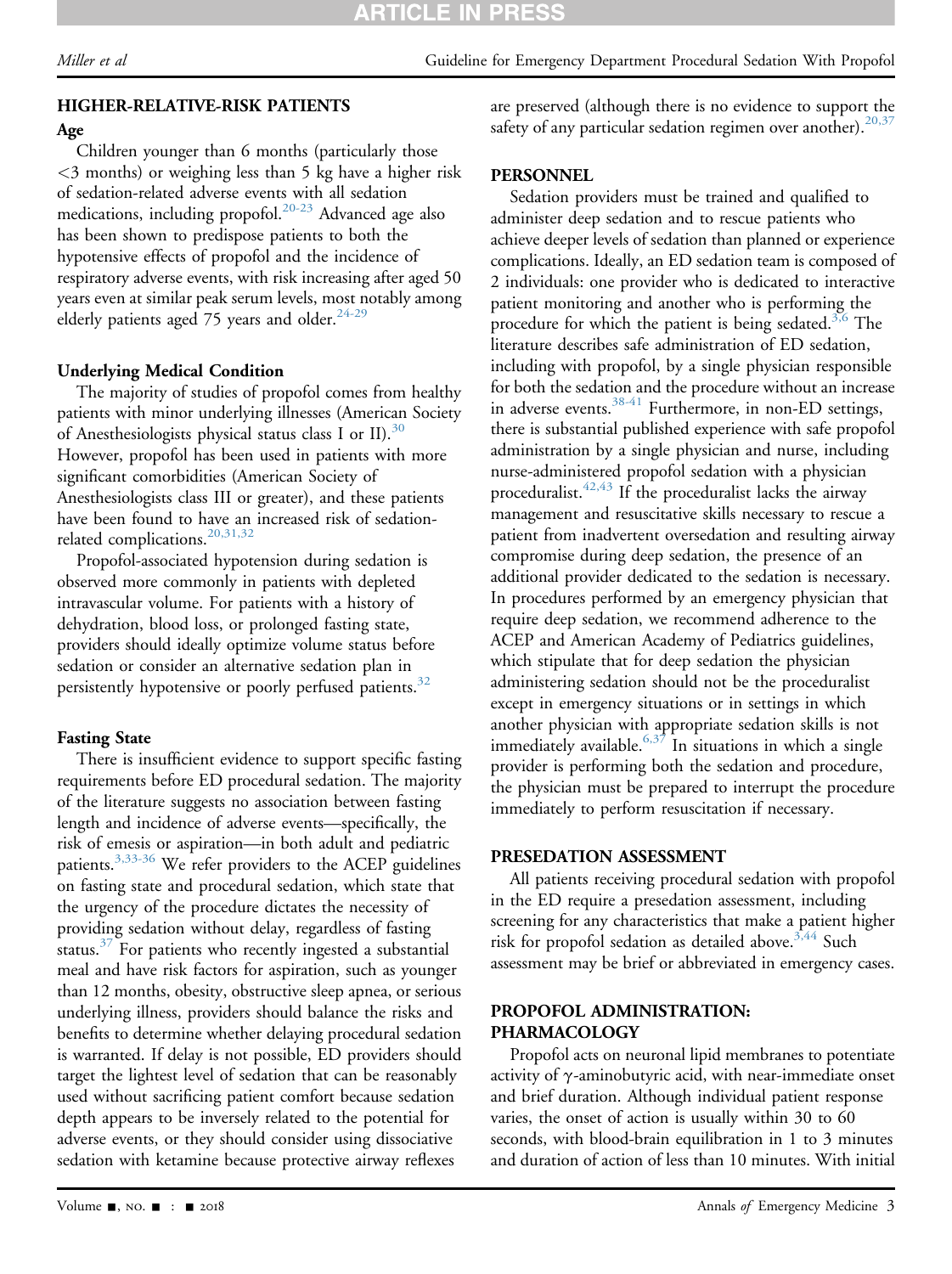## Guideline for Emergency Department Procedural Sedation With Propofol Miller et al. (*Miller et al.* (*Miller et al.*

bolus dosing, peak effect is usually observed at 2 to 4 minutes. Plasma propofol levels decrease rapidly after bolus administration because of rapid redistribution to the periphery and high metabolic clearance. Younger children require an increased loading dose compared with adults, and redistribution occurs more rapidly in these patients because of increased metabolic clearance and larger volumes of distribution. As body tissues become saturated, distribution of serum propofol is delayed. This means the initial propofol bolus will be cleared more quickly than subsequent doses, resulting in more variable and prolonged duration of action after repeated doses. The total duration of sedation will depend on the timing and amount of initial and repeated dosing, with longer duration for procedures requiring higher total dosing.  $^{26,45-50}$  $^{26,45-50}$  $^{26,45-50}$ 

#### Adults

Standard dosing is an initial bolus of 0.5 to 1.0 mg/kg, with additional boluses of 0.25 to 0.5 mg/kg every 1 to 3 minutes as needed to achieve or maintain sedation.<sup>24,26,51,52</sup> Because propofol should be dosed on lean body mass, obese patients require lower total bodyweight-based dosing.<sup>50</sup> Starting at the lower end of the dosing range (0.5 mg/kg) is also advisable in elderly patients, and a common recommendation is to use 100 minus the age as an initial dose.<sup>[28,53](#page-7-12)</sup>

# **Pediatrics**

Children require higher per-kilogram dosing to achieve desired sedation levels because of a larger volume of distribution, with age inversely correlated with required loading dose. Standard initial bolus dosing of 2 mg/kg may be required in patients aged 3 years and younger, whereas doses of 1.5 mg/kg are more appropriate in older children and teenagers. $47,54-56$  These doses are tolerated without an increase in adverse effects, particularly in children aged 3 years and younger, who resume spontaneous ventilation faster after initial bolus dosing than older children.<sup>57</sup> In addition, children show significant interpatient pharmacokinetic and pharmacodynamic variability, with 3- to 4-fold variation in the plasma concentrations required to achieve appropriate sedation.<sup>58</sup> Consequently, sedation providers should be prepared to titrate additional boluses as needed to achieve effective levels of sedation in children; typically, these bolus doses will range from 0.5 to 1 mg/kg.

# Infusion

There is increasing evidence in favor of use of a pump for delivery of maintenance propofol infusions. $21$ Intermittent bolus dosing produces peaks that are

associated with an increased risk of respiratory and cardiovascular depression, as well as troughs that can be associated with suboptimal sedation. This is particularly true for respiratory depression, which depends on the rate of propofol administration. With bolus dosing, onset of action of propofol is too rapid to allow a counteracting increase in plasma carbon dioxide, resulting in decreased respiratory rate or transient apnea.<sup>[59](#page-8-4)</sup> Continuous infusions minimize such variation. $^{60}$  $^{60}$  $^{60}$  Maintenance infusions should be titrated between 100 and 150  $\mu$ g/kg per minute (6 to 9 mg/kg per hour) to maintain adequate sedation with preserved spontaneous ventilation.<sup>[61](#page-8-6)</sup> As with bolus dosing, pediatric patients may require higherinfusion doses of up to 250  $\mu$ g/kg per minute (15 mg/kg) per hour).<sup>[62,63](#page-8-7)</sup> Such infusions are delivered through a standard infusion pump, with close attention to programming the appropriate patient dosing weight, drug concentration, and desired maintenance infusion dose. For example, to deliver 100 mg/kg per minute to an 80-kg adult, the pump should be programmed to deliver standard 1% propofol (concentration of 10 mg/mL) at 48 mL/h. Infusions are particularly beneficial in longer procedures without significant variation in the degree of painful stimulus, including complex laceration repair and postreduction casting, as well as longer imaging studies.

# PROPOFOL ADMINISTRATION: CLINICAL **EFFECT**

Propofol has sedative and amnestic properties, but does not provide analgesia. Although there are low rates (0% to 20%) of patient-reported pain or recall among sedated ED patients, the clinical significance of procedural pain that is experienced but cannot be recalled is unclear.<sup>[10,11,64,65](#page-7-14)</sup>

Given the lack of analgesic properties, coadministration of propofol with analgesic agents is common. There is an increasing body of literature supporting the safety and efficacy of this practice. Whenever an analgesic is given, the provider should consider timing its administration to cover the painful portion of the procedure while minimizing the risk of respiratory depression.<sup>[52](#page-8-8)</sup> The 2 most common agents used with propofol are ketamine and fentanyl.

# Ketamine Coadministration

Ketamine is frequently combined with propofol for painful procedures. Two methods commonly used include fixed-dose ketamine analgesia (0.1 to 0.5 mg/kg, with a dose of 0.5 mg/kg required for infants and young children) followed by titrated propofol, or a single-syringe mixture of ketamine and propofol, most commonly used as a 1:1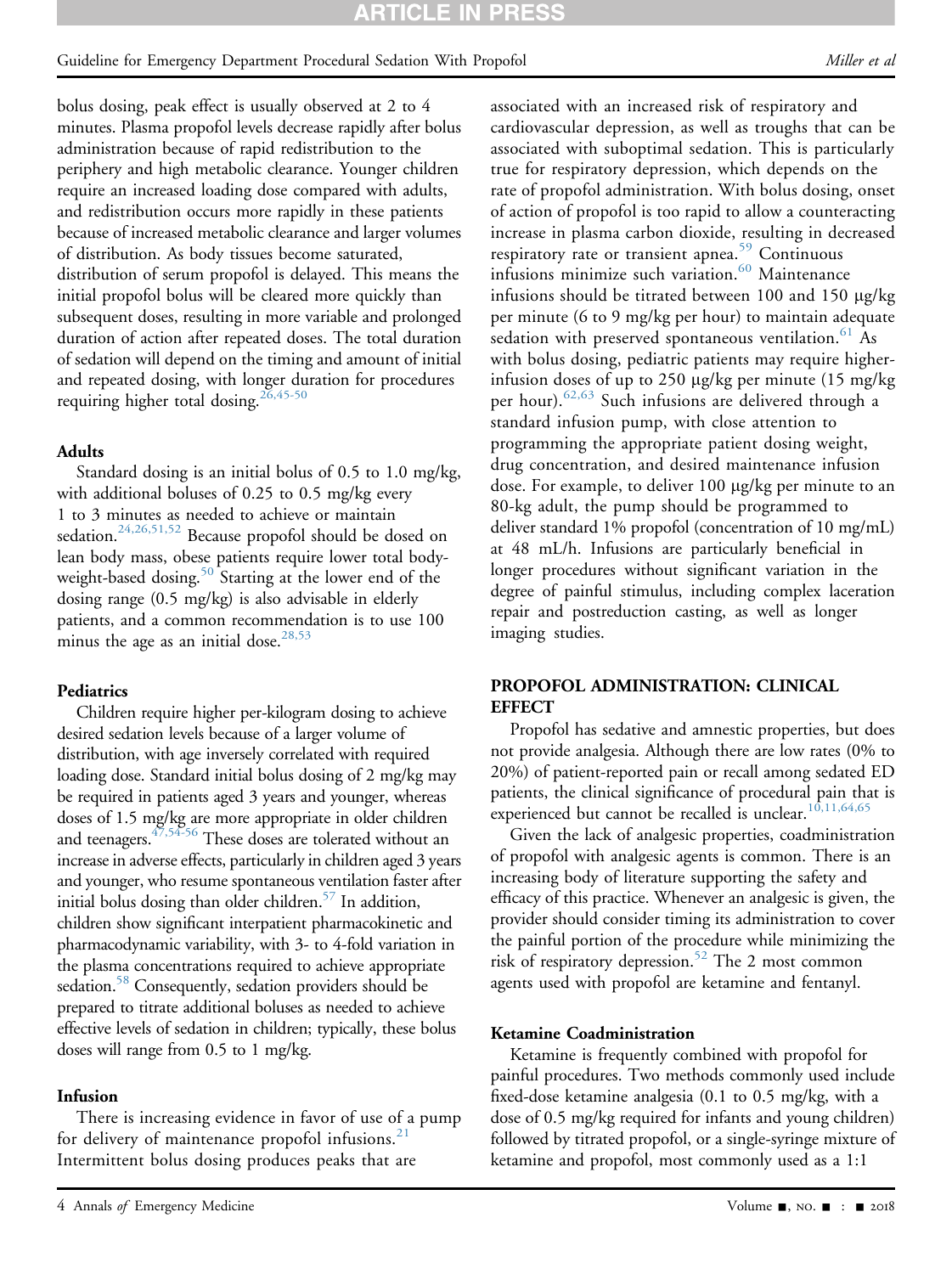mixture but also used in different ratios.<sup>[55,66-69](#page-8-9)</sup> Dosing of ketamine-propofol single-syringe mixtures is performed with the same per-kilogram volume dosing as single-agent propofol.

When ketamine and propofol are used concurrently (often referred to as "ketofol"), deep sedation is quickly and reliably achieved, with the advantage of providing analgesia for painful procedures that is not provided by single-agent propofol and without the additional respiratory depression that can be observed with concomitant opioid analgesia.[52,70-74](#page-8-8) With higher ratios of ketamine to propofol, recovery time is typically prolonged compared with that with propofol alone: a 1:1 mixture of ketaminepropofol has shown a median recovery time of 8 minutes compared with 6 minutes with propofol alone.<sup>[75](#page-8-10)</sup>

#### Opioid Coadministration

Fentanyl is the opioid most commonly given adjunctively with propofol for painful procedures. Although the published experience with propofol-fentanyl is less robust than for ketofol, it has been shown to be as efficacious as ketofol and superior to the combination of midazolam and fentanyl in terms of facilitating a 2-fold shorter time to discharge.<sup>[76,77](#page-8-11)</sup> When feasible, delaying propofol administration until after the anticipated peak effect of the administered opioid is recommended. This will allow the benefit of opioid analgesia while minimizing the risk for respiratory depression and apnea that has been reported with coadministration of propofol and opioids.<sup>52,74</sup>

#### Nonparenteral Adjuncts

Effective use of local anesthesia provides an alternative to the coadministration of ketamine or opioids with propofol. This approach is particularly applicable to complex laceration repairs, in which local anesthesia through topical, infiltrative, or regional techniques can remove the painful stimulus. Single-agent propofol can then provide excellent conditions for repair, facilitating sedation and minimizing extraneous movement. This approach can also be effectively used for lumbar punctures in children.

#### INTERACTIVE AND MECHANICAL MONITORING

All patients undergoing deep sedation require continuous monitoring to assess level of consciousness and to identify early signs of respiratory depression, airway obstruction, apnea, bradycardia, or hypotension.<sup>3,37</sup> Both mechanical monitoring and direct visualization are needed to detect changes in respiratory effort or level of sedation, including close attention to placement of equipment, such

as sterile drapes, to ensure that the airway and chest wall can be observed as much as possible throughout the sedation.<sup>[11,78](#page-7-15)</sup> Mechanical monitoring for deep sedation requires continuous use of cardiac monitoring, capnography, and pulse oximetry, with respiratory rate and blood pressure recorded at a minimum of every 5 minutes.  $6,37$  With uncooperative patients or young children, presedation placement of the monitoring equipment may be difficult or overly distressing. In such cases, providers may plan for timely placement once sedation is achieved.

Although clinical vigilance is primary in ensuring good patient outcomes, capnography is more sensitive in detecting changes in patients' respiratory pattern, allowing the clinician to detect hypoventilation and apnea earlier than with pulse oximetry or clinical examination alone, particularly when using supplemental oxygen.<sup>78-87</sup> The ability to detect the potential onset of adverse events earlier provides the clinician the opportunity to intervene and avert their occurrence.<sup>[85](#page-8-13)</sup>

#### Supplemental Oxygen During Propofol Sedation

The use of supplemental oxygen during ED procedural sedation is common. Enhanced oxygen reserves permit a longer period of normal oxygenation if a patient experiences respiratory depression or apnea. This is particularly relevant for infants and young children, who have a smaller pulmonary reserve (percentage of functional residual capacity relative to total lung volume), higher basal metabolic rate with increased oxygen consumption, and decreased ability to tolerate apnea without desaturation. Adults and adolescents who are preoxygenated with  $100\%$  FiO<sub>2</sub> and become apneic have a mean of 6 minutes before they experience oxygen desaturation to less than 90%. In contrast, apneic healthy children aged 2 to 12 years will desaturate to less than 90% despite preoxygenation in 3 to 4 minutes, and healthy infants will desaturate in less than 2 minutes.<sup>[88-90](#page-9-0)</sup> Among children with risk factors such as underlying pulmonary disease or concurrent respiratory infection, desaturation will occur even more rapidly.  $91,92$ 

The previous clinical practice advisory suggested that the administration of supplemental oxygen with propofol is prudent, arguing that preoxygenated patients tolerate longer apnea without requiring assisted ventilation. Since then, a randomized controlled trial of adults examined the use of supplemental oxygen for ED propofol sedation.<sup>[93](#page-9-2)</sup> The study reported a 10% absolute decrease in the rate of hypoxia, a difference not found to be statistically significant but likely to be clinically meaningful. Stronger evidence for the utility of supplemental oxygen with propofol exists for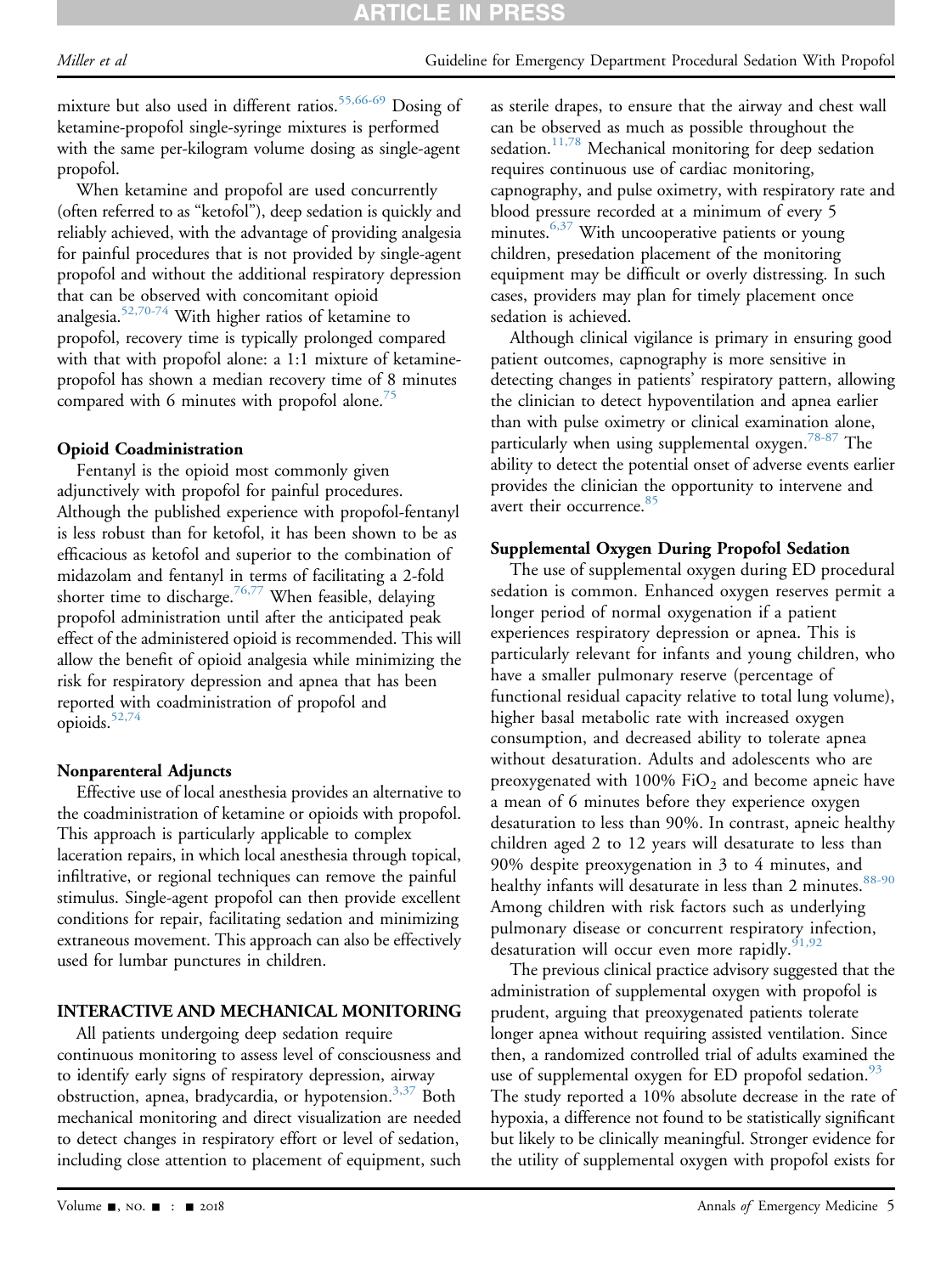the pediatric population; a systematic review documented a significant decrease in the incidence of oxygen desaturation, from 17% to 10% of patients, with the use of supplemental oxygen.<sup>94</sup> Use of supplemental oxygen is therefore recommended for both adult and pediatric patients undergoing propofol sedation.

# POTENTIAL ADVERSE EFFECTS

Sedation-related adverse events with propofol occur in less than 10% of all ED sedations and typically require only minor, brief interventions, without evidence of serious patient sequelae.<sup>[21,24,32,35,95-99](#page-7-13)</sup> Adverse effects associated most frequently with propofol sedation include respiratory depression, central or obstructive apnea, hemodynamic compromise, and injection pain.

# Respiratory Depression

In adults, hypoxia rates with propofol range from 1% to 12%, depending on how a hypoxic event is defined.[51,56,84,100,101](#page-8-14) Similar variation exists for apnea and the use of bag-valve-mask–assisted ventilation, with rates ranging from 3% to 20%.<sup>[56,100,102,103](#page-8-15)</sup>

Despite the unique oxygenation considerations for pediatric patients, the frequency of hypoxia and apnea is the same or lower in children undergoing ED propofol sedation compared with adults. Hypoxia occurs in 1% to 9% of pediatric propofol sedations, with apnea reported in 1% to 6% of them.[20,54,104,105](#page-7-4)

When such events occur in either adult or pediatric patients, most resolve without incident. Significant airway interventions are rare, with the most common interventions being stimulation, airway repositioning, or the administration of supplemental oxygen. The use of bagvalve-mask ventilation is required in less than 5% of adult propofol sedations and 2% of pediatric ones.[10,32,54,85,94,104-107](#page-7-14) Serious adverse respiratory events are rarer still, with laryngospasm occurring in less than 1% of sedations and intubation in less than 0.1% of adult propofol sedations and less than 0.02% of pediatric ones, respectively.<sup>[20,21,35,56,94,96,101,105](#page-7-4)</sup>

The incidence of respiratory adverse events with ketofol compared with propofol is similar.<sup>51,70,75,108-110</sup> Most adverse respiratory events during ketofol sedations are either self-resolving or responsive to minimal interventions such as airway positioning, stimulation, or increased supplemental oxygen.<sup>[55,73,74,85,109,111](#page-8-9)</sup>

Several studies have suggested that the combination of propofol and fentanyl has a frequency of severe hypoxia or other respiratory events similar to that of ketofol,<sup>[21,112,113](#page-7-13)</sup> whereas other studies have suggested higher rates of

desaturation or respiratory depression with the coadministration of fentanyl and propofol compared with ketofol[.20,74,77,114,115](#page-7-4) As with ketofol and propofol, most respiratory adverse events either self-resolve or require only minor intervention, with bag-valve-mask ventilation required in 1% to 2% of propofol-fentanyl sedations. $113,114,116$ 

# Hypotension

Reported rates of hypotension among adult patients undergoing propofol sedation range from 4% to 17%, depending on how hypotension is defined.[24,56,100,102,103](#page-7-5) Similar rates have been reported for pediatric patients, ranging from 2% to 15%.<sup>[54,56,94](#page-8-16)</sup> All reported cases are either transient and self-resolving or respond to intravenous fluid administration, without sequelae.

Transient hypotension is expected with a propofol bolus and can be more pronounced in patients with depleted intravascular volumes or substantial underlying illness[.26,32,117-119](#page-7-11) One of the potential advantages of combining ketamine with propofol is the reduction in the risk of hypotension, and studies of sedations performed with ketofol have found a lower incidence of hypotension compared with the incidence found with single-agent propofol[.84,105,109,120-122](#page-8-17) However, the clinical significance of this in otherwise healthy patients is unclear, given the transient nature of propofol-associated hypotension. The clinical significance of hypotension during sedation of the critically ill is more likely to be significant, although comparative studies of ketamine, ketofol, and propofol in this regard have not yet been published. $32,47,67,75,103$ 

# Pain With Injection

Although pain with injection of propofol is commonly reported in postoperative patients, it is uncommon in ED reports.<sup>[1,10,11,24,64,78,118,119,123-125](#page-6-0)</sup>

This adverse event is particularly relevant in infants and young children, in whom agitation caused by pain with injection carries the risk of loss of the intravenous catheter. This discomfort can be mitigated through use of antecubital veins in adults. When this is not possible, one of the most effective techniques is the administration of intravenous lidocaine at 0.5 mg/kg, with a rubber tourniquet in place 30 to 120 seconds immediately before propofol administration.<sup>[126](#page-9-5)</sup> Mixing the lidocaine dosage with the propofol bolus has also been described and may be more practical in children who will not tolerate a tourniquet.<sup>[123,127,128](#page-9-6)</sup> Ketofol or propofol-fentanyl, with a ketamine or fentanyl bolus administered before propofol, offers an additional option for minimizing the patients' risk of experiencing pain with injection.<sup>[70,72,126](#page-8-18)</sup>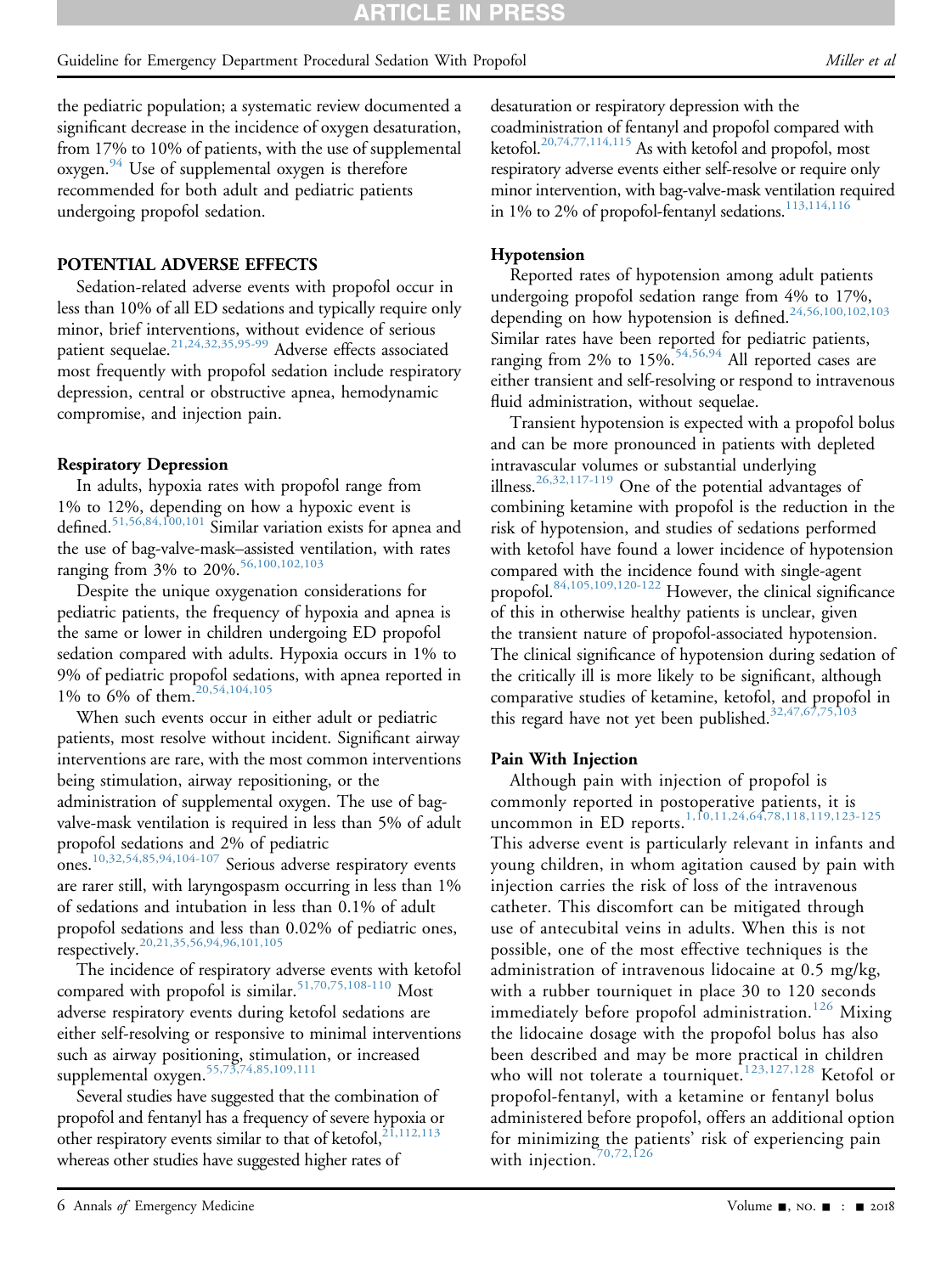# **ARTICLE IN PRESS**

#### Nausea, Emesis, and Aspiration

Propofol has inherent antiemetic properties, resulting in a decreased incidence of nausea and emesis compared with other sedatives, particularly ketamine.<sup>21,34,35,56,97</sup> Furthermore, although agents such as ketamine can cause vomiting during recovery or after discharge, this has not been reported in ED patients receiving propofol.<sup>129</sup> The

addition of propofol has been shown to decrease the frequency of emesis when coadministered with ketamine, $70,72,120$  with the magnitude of this antiemetic effect similar to that observed with the addition of ondansetron to ketamine sedation.<sup>130</sup> Emesis is similarly rare with the combination of propofol and fentanyl.<sup>[74,112](#page-8-19)</sup>

Given the potential loss of airway reflexes associated with propofol, aspiration is a common concern, although there is strong evidence that it is a rare occurrence. Across multiple adult studies, incidence of aspiration with propofol-based sedation is less than  $0.05\%$ .<sup>35,56,84,105</sup> Large studies involving greater than 50,000 pediatric patients undergoing sedation with propofol and ketofol have documented aspiration rates between 0 and 1 in 12,500 sedations, similar to those reported for general anesthesia[.20,21,94,105,131](#page-7-4) Death from aspiration during procedural sedation is exceedingly rare, occurring in less than 3% of cases with documented aspiration.<sup>1</sup>

#### Propofol Infusion Syndrome

Propofol infusion syndrome refers to acute refractory bradycardia progressing to asystole in the presence of one or more of metabolic acidosis, rhabdomyolysis, hyperlipidemia, and enlarged or fatty liver. It has been associated with prolonged and higher-dose infusions than used for ED propofol sedations. Although there are published cases of propofol infusion syndrome occurring in ICUs and during anesthesia, no instances of propofol infusion syndrome have been reported in the ED setting.  $94,132$ 

# RECOVERY AND DISCHARGE

Although propofol can occasionally cause idiosyncratic agitation, unpleasant recovery reactions are of little concern. Recovery agitation can occur with ketofol, although at a lesser rate than with ketamine alone. These reactions occasionally require treatment.<sup>[72,73,109](#page-8-20)</sup>

Patients sedated with propofol should be monitored until they return to their baseline mental status. Standard postdischarge criteria apply to propofol just as they do for any other sedative.<sup>3,6,35</sup> The redistributive nature of propofol suggests that patients who regain their baseline level of consciousness after propofol administration are

unlikely to have further decreases in their level of consciousness or exhibit any new adverse events. The occurrence of adverse events after discharge in ED patients sedated with propofol has not been reported. For children, it is essential to flush the intravenous line to remove any remaining propofol at the end of the sedation. The intravenous catheter and tubing can hold a few milliliters of propofol, which can amount to a significant milligram-perkilogram bolus dose in infants and young children.

Supervising editor: Steven M. Green, MD. Specific detailed information about possible conflict of interest for individual editors is available at [https://www.annemergmed.com/editors.](https://www.annemergmed.com/editors)

Author affiliations: From the Division of Emergency Medicine, Boston Children's Hospital, and the Department of Pediatrics, Harvard Medical School, Boston, MA (Miller, Krauss); the Department of Emergency Medicine, Lions Gate Hospital, North Vancouver, British Columbia, Canada (Andolfatto); the Department of Emergency Medicine, Hennepin County Medical Center, Minneapolis, MN (Miner); and the Department of Emergency Medicine, Carilion Clinic, Virginia Tech Carilion School of Medicine, Roanoke, VA (Burton).

Authorship: All authors attest to meeting the four [ICMJE.org](http://ICMJE.org) authorship criteria: (1) Substantial contributions to the conception or design of the work; or the acquisition, analysis, or interpretation of data for the work; AND (2) Drafting the work or revising it critically for important intellectual content; AND (3) Final approval of the version to be published; AND (4) Agreement to be accountable for all aspects of the work in ensuring that questions related to the accuracy or integrity of any part of the work are appropriately investigated and resolved.

Funding and support: By Annals policy, all authors are required to disclose any and all commercial, financial, and other relationships in any way related to the subject of this article as per ICMJE conflict of interest guidelines (see [www.icmje.org](http://www.icmje.org)). The authors have stated that no such relationships exist.

Publication dates: Received for publication November 16, 2018. Revision received December 6, 2018. Accepted for publication December 10, 2018.

#### **REFERENCES**

- <span id="page-6-4"></span><span id="page-6-3"></span><span id="page-6-2"></span><span id="page-6-1"></span><span id="page-6-0"></span>1. [Swanson ER, Seaberg DC, Mathias S. The use of propofol for](http://refhub.elsevier.com/S0196-0644(18)31576-2/sref1) [sedation in the emergency department.](http://refhub.elsevier.com/S0196-0644(18)31576-2/sref1) Acad Emerg Med. [1996;3:234-238](http://refhub.elsevier.com/S0196-0644(18)31576-2/sref1).
	- 2. [Miner JR, Burton JH. Clinical practice advisory: emergency](http://refhub.elsevier.com/S0196-0644(18)31576-2/sref2) [department procedural sedation with propofol.](http://refhub.elsevier.com/S0196-0644(18)31576-2/sref2) Ann Emerg Med. [2007;50:182-187, 187.e1](http://refhub.elsevier.com/S0196-0644(18)31576-2/sref2).
	- 3. [Godwin SA, Burton JH, Gerardo CJ, et al. Clinical policy: procedural](http://refhub.elsevier.com/S0196-0644(18)31576-2/sref3) [sedation and analgesia in the emergency department.](http://refhub.elsevier.com/S0196-0644(18)31576-2/sref3) Ann Emerg Med[. 2014;63:247-258.e18](http://refhub.elsevier.com/S0196-0644(18)31576-2/sref3).
	- 4. [Harvey M, Cave G, Betham C. Contemporary sedation practice in a large](http://refhub.elsevier.com/S0196-0644(18)31576-2/sref4) [New Zealand emergency department.](http://refhub.elsevier.com/S0196-0644(18)31576-2/sref4) N Z Med J. 2011;124:36-45.
	- 5. [Bell A, Taylor DM, Holdgate A, et al. Procedural sedation practices in](http://refhub.elsevier.com/S0196-0644(18)31576-2/sref5) [Australian emergency departments.](http://refhub.elsevier.com/S0196-0644(18)31576-2/sref5) Emerg Med Australas. [2011;23:458-465.](http://refhub.elsevier.com/S0196-0644(18)31576-2/sref5)
	- 6. [Coté CJ, Wilson S; American Academy of Pediatrics; American](http://refhub.elsevier.com/S0196-0644(18)31576-2/sref6) [Academy of Pediatric Dentistry. Guidelines for monitoring and](http://refhub.elsevier.com/S0196-0644(18)31576-2/sref6)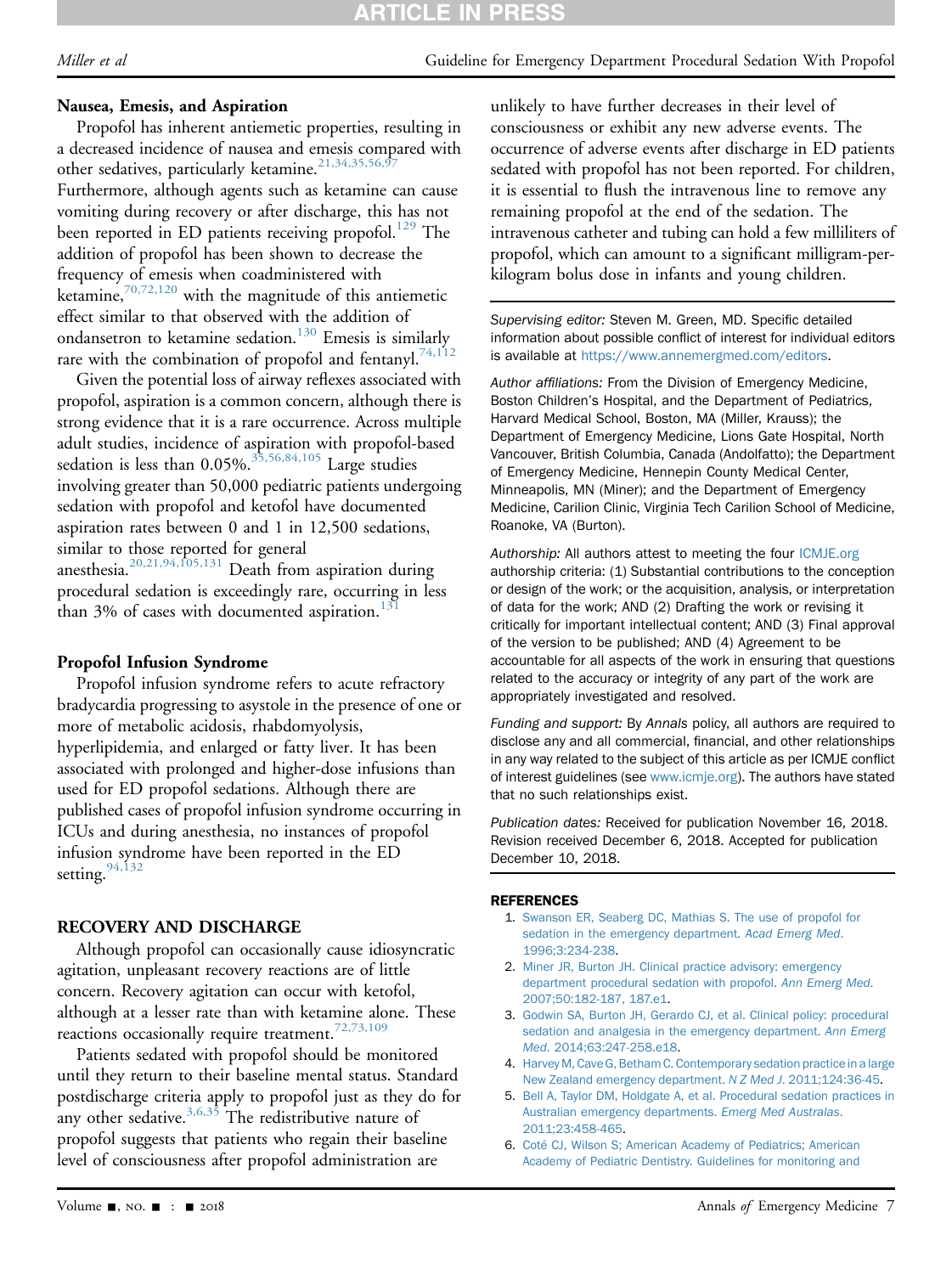# Guideline for Emergency Department Procedural Sedation With Propofol Miller et al

- 7. [Bhatt M, Kennedy RM, Osmond MH, et al. Consensus-based](http://refhub.elsevier.com/S0196-0644(18)31576-2/sref7) [recommendations for standardizing terminology and reporting](http://refhub.elsevier.com/S0196-0644(18)31576-2/sref7) [adverse events for emergency department procedural](http://refhub.elsevier.com/S0196-0644(18)31576-2/sref7) [sedation and analgesia in children.](http://refhub.elsevier.com/S0196-0644(18)31576-2/sref7) Ann Emerg Med. 2009;53: [426-435.e4](http://refhub.elsevier.com/S0196-0644(18)31576-2/sref7).
- 8. Green SM, Roback MG, Krauss BS, et al. Policy statement: procedural sedation in the emergency department. Available at: [https://www.](https://www.acep.org/globalassets/new-pdfs/policy-statements/procedural.sedation.in.the.ed.pdf) [acep.org/globalassets/new-pdfs/policy-statements/procedural.](https://www.acep.org/globalassets/new-pdfs/policy-statements/procedural.sedation.in.the.ed.pdf) [sedation.in.the.ed.pdf](https://www.acep.org/globalassets/new-pdfs/policy-statements/procedural.sedation.in.the.ed.pdf). Accessed August 30, 2018.
- <span id="page-7-0"></span>9. [Miner JR, Huber D, Nichols S, et al. The effect of the assignment of a](http://refhub.elsevier.com/S0196-0644(18)31576-2/sref9) [pre-sedation target level on procedural sedation using propofol.](http://refhub.elsevier.com/S0196-0644(18)31576-2/sref9) J Emerg Med[. 2007;32:249-255.](http://refhub.elsevier.com/S0196-0644(18)31576-2/sref9)
- <span id="page-7-14"></span>10. [Miner JR, Biros MH, Seigel T, et al. The utility of the bispectral index in](http://refhub.elsevier.com/S0196-0644(18)31576-2/sref10) [procedural sedation with propofol in the emergency department.](http://refhub.elsevier.com/S0196-0644(18)31576-2/sref10) Acad Emerg Med[. 2005;12:190-196](http://refhub.elsevier.com/S0196-0644(18)31576-2/sref10).
- <span id="page-7-15"></span>11. [Miner JR, Biros MH, Heegaard W, et al. Bispectral](http://refhub.elsevier.com/S0196-0644(18)31576-2/sref11) [electroencephalographic analysis of patients undergoing procedural](http://refhub.elsevier.com/S0196-0644(18)31576-2/sref11) [sedation in the emergency department.](http://refhub.elsevier.com/S0196-0644(18)31576-2/sref11) Acad Emerg Med. 2003;10: [638-643.](http://refhub.elsevier.com/S0196-0644(18)31576-2/sref11)
- 12. [Miner JR, Driver BE, Moore JC, et al. Randomized clinical trial of](http://refhub.elsevier.com/S0196-0644(18)31576-2/sref12) [propofol versus alfentanil for moderate procedural sedation in the](http://refhub.elsevier.com/S0196-0644(18)31576-2/sref12) [emergency department.](http://refhub.elsevier.com/S0196-0644(18)31576-2/sref12) Am J Emerg Med. 2017;35:1451-1456.
- 13. Schick A, Driver B, Moore JC, et al. Randomized clinical trial comparing procedural amnesia and respiratory depression between moderate and deep sedation with propofol in the emergency department. Acad Emerg Med. 2018; [https://doi.org/10.1111/](https://doi.org/10.1111/acem.13548) [acem.13548](https://doi.org/10.1111/acem.13548).
- <span id="page-7-1"></span>14. [Asserhøj LL, Mosbech H, Krøigaard M, et al. No evidence for](http://refhub.elsevier.com/S0196-0644(18)31576-2/sref14) [contraindications to the use of propofol in adults allergic to egg, soy](http://refhub.elsevier.com/S0196-0644(18)31576-2/sref14) or peanut. Br J Anaesth[. 2016;116:77-82](http://refhub.elsevier.com/S0196-0644(18)31576-2/sref14).
- <span id="page-7-2"></span>15. [Murphy A, Campbell DE, Baines D, et al. Allergic reactions to propofol](http://refhub.elsevier.com/S0196-0644(18)31576-2/sref15) [in egg-allergic children.](http://refhub.elsevier.com/S0196-0644(18)31576-2/sref15) Anesth Analg. 2011;113:140-144.
- 16. [Lambert R, Frank M, Wadams H, et al. Safety of propofol sedation in](http://refhub.elsevier.com/S0196-0644(18)31576-2/sref16) [children with known food allergies.](http://refhub.elsevier.com/S0196-0644(18)31576-2/sref16) Crit Care Med. 2011;39:234.
- 17. [Mehta H, Chehade M. Safety of propofol use in patients with food](http://refhub.elsevier.com/S0196-0644(18)31576-2/sref17) allergies. [J Allergy Clin Immunol](http://refhub.elsevier.com/S0196-0644(18)31576-2/sref17). 2014;133:AB152.
- 18. [Wiskin AE, Smith J, Wan SKY, et al. Propofol anaesthesia is safe in](http://refhub.elsevier.com/S0196-0644(18)31576-2/sref18) [children with food allergy undergoing endoscopy.](http://refhub.elsevier.com/S0196-0644(18)31576-2/sref18) Br J Anaesth. [2015;115:145-146](http://refhub.elsevier.com/S0196-0644(18)31576-2/sref18).
- <span id="page-7-3"></span>19. Pongdee T. Soy-allergic and egg-allergic can receive anesthesia. Available at: [https://www.aaaai.org/conditions-and-treatments/](https://www.aaaai.org/conditions-and-treatments/library/allergy-library/soy-egg-anesthesia) [library/allergy-library/soy-egg-anesthesia.](https://www.aaaai.org/conditions-and-treatments/library/allergy-library/soy-egg-anesthesia) Accessed August 15, 2018.
- <span id="page-7-4"></span>20. [Cravero JP, Beach ML, Blike GT, et al. Pediatric Sedation Research](http://refhub.elsevier.com/S0196-0644(18)31576-2/sref20) [Consortium. The incidence and nature of adverse events during](http://refhub.elsevier.com/S0196-0644(18)31576-2/sref20) [pediatric sedation/anesthesia with propofol for procedures outside](http://refhub.elsevier.com/S0196-0644(18)31576-2/sref20) [the operating room: a report from the Pediatric Sedation Research](http://refhub.elsevier.com/S0196-0644(18)31576-2/sref20) Consortium. Anesth Analg[. 2009;108:795-804](http://refhub.elsevier.com/S0196-0644(18)31576-2/sref20).
- <span id="page-7-13"></span>21. [Mallory MD, Baxter AL, Yanosky DJ, et al. Pediatric Sedation Research](http://refhub.elsevier.com/S0196-0644(18)31576-2/sref21) [Consortium. Emergency physician](http://refhub.elsevier.com/S0196-0644(18)31576-2/sref21)–[administered propofol sedation: a](http://refhub.elsevier.com/S0196-0644(18)31576-2/sref21) [report on 25,433 sedations from the Pediatric Sedation Research](http://refhub.elsevier.com/S0196-0644(18)31576-2/sref21) Consortium. Ann Emerg Med[. 2011;57:462-468.e1](http://refhub.elsevier.com/S0196-0644(18)31576-2/sref21).
- 22. [Tobias JD, Leder M. Procedural sedation: a review of sedative agents,](http://refhub.elsevier.com/S0196-0644(18)31576-2/sref22) [monitoring, and management of complications.](http://refhub.elsevier.com/S0196-0644(18)31576-2/sref22) Saudi J Anaesth. [2011;5:395-410.](http://refhub.elsevier.com/S0196-0644(18)31576-2/sref22)
- 23. [Havidich JE, Beach M, Dierdorf SF, et al. Preterm versus term](http://refhub.elsevier.com/S0196-0644(18)31576-2/sref23) [children: analysis of sedation/anesthesia adverse events and](http://refhub.elsevier.com/S0196-0644(18)31576-2/sref23) longitudinal risk. Pediatrics[. 2016;137:e20150463.](http://refhub.elsevier.com/S0196-0644(18)31576-2/sref23)
- <span id="page-7-5"></span>24. [Burton JH, Miner JR, Shipley ER, et al. Propofol for emergency](http://refhub.elsevier.com/S0196-0644(18)31576-2/sref24) [department procedural sedation and analgesia: a tale of three](http://refhub.elsevier.com/S0196-0644(18)31576-2/sref24) centers. [Acad Emerg Med](http://refhub.elsevier.com/S0196-0644(18)31576-2/sref24). 2006;13:24-30.
- 25. [Schnider TW, Minto CF, Shafer SL, et al. The in](http://refhub.elsevier.com/S0196-0644(18)31576-2/sref25)fluence of age on [propofol pharmacodynamics.](http://refhub.elsevier.com/S0196-0644(18)31576-2/sref25) Anesthesiology. 1999;90:1502-1516.
- <span id="page-7-11"></span>26. Astra-Zeneca. Diprivan [package insert]. Cambridge, United Kingdom: AstraZeneca Pharmaceuticals; 2017.
- 27. [Kazama T, Ikeda K, Morita K, et al. Comparison of the effect-site](http://refhub.elsevier.com/S0196-0644(18)31576-2/sref27) [k\(eO\)s of propofol for blood pressure and EEG bispectral index in](http://refhub.elsevier.com/S0196-0644(18)31576-2/sref27) [elderly and younger patients.](http://refhub.elsevier.com/S0196-0644(18)31576-2/sref27) Anesthesiology. 1999;90:1517-1527.
- <span id="page-7-12"></span>28. [Homfray G, Palmer A, Grimsmo-Powney H, et al. Procedural sedation](http://refhub.elsevier.com/S0196-0644(18)31576-2/sref28) [of elderly patients by emergency physicians: a safety analysis of 740](http://refhub.elsevier.com/S0196-0644(18)31576-2/sref28) patients. Br J Anaesth[. 2018;121:1236-1241.](http://refhub.elsevier.com/S0196-0644(18)31576-2/sref28)
- 29. [Newstead B, Bradburn S, Appelboam A, et al. Propofol for adult](http://refhub.elsevier.com/S0196-0644(18)31576-2/sref29) [procedural sedation in a UK emergency department: safety pro](http://refhub.elsevier.com/S0196-0644(18)31576-2/sref29)file in 1008 cases. Br J Anaesth[. 2013;111:651-655](http://refhub.elsevier.com/S0196-0644(18)31576-2/sref29).
- <span id="page-7-6"></span>30. American Society of Anesthesiologists (ASA). ASA physical status classification system. Available at: [https://www.asahq.org/](https://www.asahq.org/resources/clinical-information/asa-physical-status-classification-system) [resources/clinical-information/asa-physical-status-classi](https://www.asahq.org/resources/clinical-information/asa-physical-status-classification-system)fication[system.](https://www.asahq.org/resources/clinical-information/asa-physical-status-classification-system) Accessed August 15, 2018.
- 31. [Hoffman GM, Nowakowski R, Troshynski TJ, et al. Risk reduction in](http://refhub.elsevier.com/S0196-0644(18)31576-2/sref31) [pediatric procedural sedation by application of an American Academy](http://refhub.elsevier.com/S0196-0644(18)31576-2/sref31) [of Pediatrics/American Society of Anesthesiologists process model.](http://refhub.elsevier.com/S0196-0644(18)31576-2/sref31) Pediatrics[. 2002;109:236-243](http://refhub.elsevier.com/S0196-0644(18)31576-2/sref31).
- <span id="page-7-7"></span>32. [Miner JR, Martel ML, Meyer M, et al. Procedural sedation of critically](http://refhub.elsevier.com/S0196-0644(18)31576-2/sref32) [ill patients in the emergency department.](http://refhub.elsevier.com/S0196-0644(18)31576-2/sref32) Acad Emerg Med. [2005;12:124-128.](http://refhub.elsevier.com/S0196-0644(18)31576-2/sref32)
- 33. [Rutman MS. Sedation for emergent diagnostic imaging studies in](http://refhub.elsevier.com/S0196-0644(18)31576-2/sref33) pediatric patients. Curr Opin Pediatr[. 2009;21:306-312](http://refhub.elsevier.com/S0196-0644(18)31576-2/sref33).
- 34. [Denny MA, Manson R, Della-Giustina D. Propofol and etomidate are](http://refhub.elsevier.com/S0196-0644(18)31576-2/sref34) [safe for deep sedation in the emergency department.](http://refhub.elsevier.com/S0196-0644(18)31576-2/sref34) West J Emerg Med[. 2011;12:399-403](http://refhub.elsevier.com/S0196-0644(18)31576-2/sref34).
- <span id="page-7-16"></span>35. [Taylor DM, Bell A, Holdgate A, et al. Risk factors for sedation-related](http://refhub.elsevier.com/S0196-0644(18)31576-2/sref35) [events during procedural sedation in the emergency department.](http://refhub.elsevier.com/S0196-0644(18)31576-2/sref35) [Emerg Med Australas](http://refhub.elsevier.com/S0196-0644(18)31576-2/sref35). 2011;23:466-473.
- 36. [Beach ML, Cohen DM, Gallagher SM, et al. Major adverse events and](http://refhub.elsevier.com/S0196-0644(18)31576-2/sref36) [relationship to nil per os status in pediatric sedation/anesthesia](http://refhub.elsevier.com/S0196-0644(18)31576-2/sref36) [outside the operating room: a report of the Pediatric Sedation](http://refhub.elsevier.com/S0196-0644(18)31576-2/sref36) [Research Consortium.](http://refhub.elsevier.com/S0196-0644(18)31576-2/sref36) Anesthesiology. 2016;124:80-88.
- <span id="page-7-8"></span>37. Green SM, Miner JR, Schneider S, et al. Unscheduled procedural sedation: a multidisciplinary consensus practice guideline. Available at: [https://acep.org/globalassets/sites/acep/media/policy](https://acep.org/globalassets/sites/acep/media/policy-statement/unscheduled-procedural-sedation-sept-28-2018-cp.pdf)[statement/unscheduled-procedural-sedation-sept-28-2018-cp.pdf.](https://acep.org/globalassets/sites/acep/media/policy-statement/unscheduled-procedural-sedation-sept-28-2018-cp.pdf) Accessed October 1, 2018.
- <span id="page-7-9"></span>38. [Sacchetti A, Senula G, Strickland J, et al. Procedural sedation in the](http://refhub.elsevier.com/S0196-0644(18)31576-2/sref38) [community emergency department: initial results of the ProSCED](http://refhub.elsevier.com/S0196-0644(18)31576-2/sref38) registry. [Acad Emerg Med](http://refhub.elsevier.com/S0196-0644(18)31576-2/sref38). 2007;14:41-46.
- 39. [Hogan K, Sacchetti A, Aman L, et al. The safety of single-physician](http://refhub.elsevier.com/S0196-0644(18)31576-2/sref39) [procedural sedation in the emergency department.](http://refhub.elsevier.com/S0196-0644(18)31576-2/sref39) Emerg Med J. [2006;23:922-923](http://refhub.elsevier.com/S0196-0644(18)31576-2/sref39).
- 40. [Vinson DR, Hoehn CL. Sedation-assisted orthopedic reduction in](http://refhub.elsevier.com/S0196-0644(18)31576-2/sref40) [emergency medicine: the safety and success of a one physician/one](http://refhub.elsevier.com/S0196-0644(18)31576-2/sref40) nurse model. [West J Emerg Med](http://refhub.elsevier.com/S0196-0644(18)31576-2/sref40). 2013;14:47-54.
- 41. [Josephy CP, Vinson DR. Feasibility of single- vs two-physician](http://refhub.elsevier.com/S0196-0644(18)31576-2/sref41) [procedural sedation in a small community emergency department.](http://refhub.elsevier.com/S0196-0644(18)31576-2/sref41) Am J Emerg Med[. 2018;36:977-982](http://refhub.elsevier.com/S0196-0644(18)31576-2/sref41).
- <span id="page-7-10"></span>42. [Rex DK, Heuss LT, Walker JA, et al. Trained registered nurses/](http://refhub.elsevier.com/S0196-0644(18)31576-2/sref42) [endoscopy teams can administer propofol safely for endoscopy.](http://refhub.elsevier.com/S0196-0644(18)31576-2/sref42) Gastroenterology[. 2005;129:1384-1391.](http://refhub.elsevier.com/S0196-0644(18)31576-2/sref42)
- 43. [Tohda G, Higashi S, Wakahara S, et al. Propofol sedation during](http://refhub.elsevier.com/S0196-0644(18)31576-2/sref43) [endoscopic procedures: safe and effective administration by](http://refhub.elsevier.com/S0196-0644(18)31576-2/sref43) [registered nurses supervised by endoscopists.](http://refhub.elsevier.com/S0196-0644(18)31576-2/sref43) Endoscopy. [2006;38:360-367.](http://refhub.elsevier.com/S0196-0644(18)31576-2/sref43)
- 44. Lin D. [Sedation, Analgesia and JCAHO](http://refhub.elsevier.com/S0196-0644(18)31576-2/sref44). Marblehead, MA: HC Pro, Inc; [2005](http://refhub.elsevier.com/S0196-0644(18)31576-2/sref44).
- 45. [Leslie K, Sessler DI, Schroeder M, et al. Propofol blood concentration](http://refhub.elsevier.com/S0196-0644(18)31576-2/sref45) [and the bispectral index predict suppression of learning during](http://refhub.elsevier.com/S0196-0644(18)31576-2/sref45) [propofol/epidural anesthesia in volunteers.](http://refhub.elsevier.com/S0196-0644(18)31576-2/sref45) Anesth Analg. [1995;81:1269-1274.](http://refhub.elsevier.com/S0196-0644(18)31576-2/sref45)
- 46. [Glass PS, Bloom M, Kearse L, et al. Bispectral analysis measures](http://refhub.elsevier.com/S0196-0644(18)31576-2/sref46) [sedation and memory effects of propofol, midazolam, iso](http://refhub.elsevier.com/S0196-0644(18)31576-2/sref46)flurane,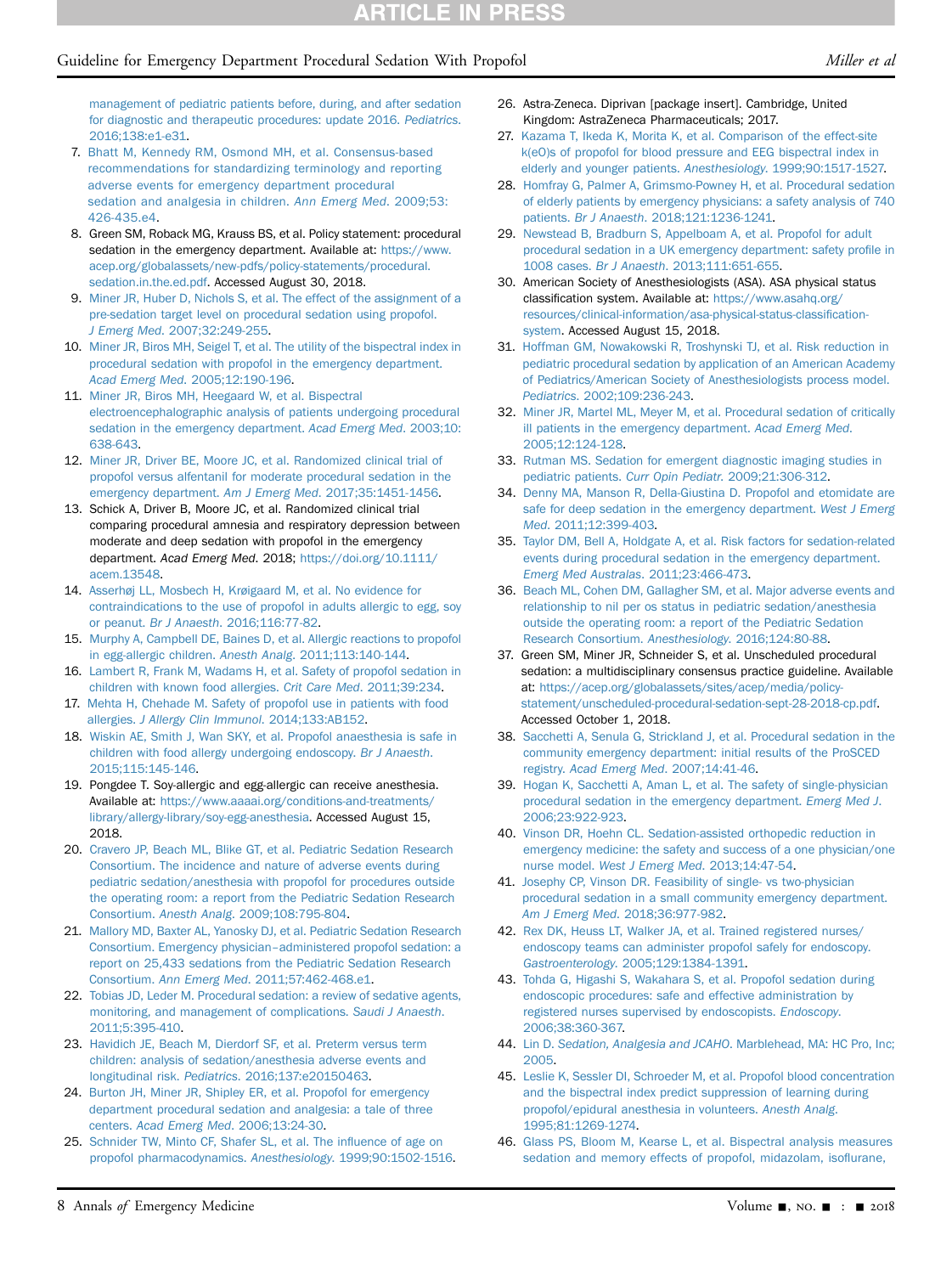#### Miller et al Cuideline for Emergency Department Procedural Sedation With Propofol

[and alfentanil in healthy volunteers.](http://refhub.elsevier.com/S0196-0644(18)31576-2/sref46) Anesthesiology. 1997;86: [836-847.](http://refhub.elsevier.com/S0196-0644(18)31576-2/sref46)

- <span id="page-8-1"></span>47. [Alletag MJ, Auerbach MA, Baum CR. Ketamine, propofol, and ketofol](http://refhub.elsevier.com/S0196-0644(18)31576-2/sref47) [use for pediatric sedation.](http://refhub.elsevier.com/S0196-0644(18)31576-2/sref47) Pediatr Emerg Care. 2012;28:1391-1395; [quiz 1396-1398](http://refhub.elsevier.com/S0196-0644(18)31576-2/sref47).
- 48. [Khan K, Hayes I, Buggy D. Pharmacology of anaesthetic agents I:](http://refhub.elsevier.com/S0196-0644(18)31576-2/sref48) intravenous induction agents. [Contin Educ Anaesth Crit Care Pain](http://refhub.elsevier.com/S0196-0644(18)31576-2/sref48). [2014;14:100-105](http://refhub.elsevier.com/S0196-0644(18)31576-2/sref48).
- 49. [Kaye AD, Fox CJ, Padnos IW, et al. Pharmacologic considerations of](http://refhub.elsevier.com/S0196-0644(18)31576-2/sref49) [anesthetic agents in pediatric patients: a comprehensive review.](http://refhub.elsevier.com/S0196-0644(18)31576-2/sref49) Anesthesiol Clin[. 2017;35:e73-e94](http://refhub.elsevier.com/S0196-0644(18)31576-2/sref49).
- <span id="page-8-0"></span>50. [Absalom AR, Mani V, De Smet T, et al. Pharmacokinetic models for](http://refhub.elsevier.com/S0196-0644(18)31576-2/sref50) [propofol](http://refhub.elsevier.com/S0196-0644(18)31576-2/sref50)—defi[ning and illuminating the devil in the detail.](http://refhub.elsevier.com/S0196-0644(18)31576-2/sref50) Br J Anaesth[. 2009;103:26-37.](http://refhub.elsevier.com/S0196-0644(18)31576-2/sref50)
- <span id="page-8-14"></span>51. [David H, Shipp J. A randomized controlled trial of ketamine/propofol](http://refhub.elsevier.com/S0196-0644(18)31576-2/sref51) [versus propofol alone for emergency department procedural](http://refhub.elsevier.com/S0196-0644(18)31576-2/sref51) sedation. Ann Emerg Med[. 2011;57:435-441.](http://refhub.elsevier.com/S0196-0644(18)31576-2/sref51)
- <span id="page-8-8"></span>52. [Green SM, Andolfatto G. Managing propofol-induced hypoventilation.](http://refhub.elsevier.com/S0196-0644(18)31576-2/sref52) Ann Emerg Med[. 2015;65:57-60.](http://refhub.elsevier.com/S0196-0644(18)31576-2/sref52)
- 53. [Patanwala AE, Christich AC, Jasiak KD, et al. Age-related differences](http://refhub.elsevier.com/S0196-0644(18)31576-2/sref53) [in propofol dosing for procedural sedation in the emergency](http://refhub.elsevier.com/S0196-0644(18)31576-2/sref53) department. J Emerg Med[. 2013;44:823-828](http://refhub.elsevier.com/S0196-0644(18)31576-2/sref53).
- <span id="page-8-16"></span>54. [Young TP, Lim JJ, Kim TY, et al. Pediatric procedural sedation with](http://refhub.elsevier.com/S0196-0644(18)31576-2/sref54) [propofol using a higher initial bolus dose.](http://refhub.elsevier.com/S0196-0644(18)31576-2/sref54) Pediatr Emerg Care. [2014;30:689-693](http://refhub.elsevier.com/S0196-0644(18)31576-2/sref54).
- <span id="page-8-9"></span>55. [Shavit I, Bar-Yaakov N, Grossman L, et al. Sedation for children with](http://refhub.elsevier.com/S0196-0644(18)31576-2/sref55) [intraoral injuries in the emergency department: a case-control study.](http://refhub.elsevier.com/S0196-0644(18)31576-2/sref55) [Pediatr Emerg Care](http://refhub.elsevier.com/S0196-0644(18)31576-2/sref55). 2014;30:805-807.
- <span id="page-8-15"></span>56. [Campbell SG, MacPhee S, Butler M, et al. Emergency procedural](http://refhub.elsevier.com/S0196-0644(18)31576-2/sref56) [sedation with propofol in older teenagers: any cause for concern?](http://refhub.elsevier.com/S0196-0644(18)31576-2/sref56) [Pediatr Emerg Care](http://refhub.elsevier.com/S0196-0644(18)31576-2/sref56). 2015;31:762-765.
- <span id="page-8-2"></span>57. [Barker N, Lim J, Amari E, et al. Relationship between age and](http://refhub.elsevier.com/S0196-0644(18)31576-2/sref57) [spontaneous ventilation during intravenous anesthesia in children.](http://refhub.elsevier.com/S0196-0644(18)31576-2/sref57) Pediatr Anesth[. 2007;17:948-955](http://refhub.elsevier.com/S0196-0644(18)31576-2/sref57).
- <span id="page-8-3"></span>58. [West N, Dumont GA, van Heusden K, et al. Robust closed-loop control](http://refhub.elsevier.com/S0196-0644(18)31576-2/sref58) [of induction and maintenance of propofol anesthesia in children.](http://refhub.elsevier.com/S0196-0644(18)31576-2/sref58) Pediatr Anesth[. 2013;23:712-719](http://refhub.elsevier.com/S0196-0644(18)31576-2/sref58).
- <span id="page-8-4"></span>59. [Ansermino JM, Magruder W, Dosani M. Spontaneous respiration](http://refhub.elsevier.com/S0196-0644(18)31576-2/sref59) [during intravenous anesthesia in children.](http://refhub.elsevier.com/S0196-0644(18)31576-2/sref59) Curr Opin Anaesthesiol. [2009;22:383-387.](http://refhub.elsevier.com/S0196-0644(18)31576-2/sref59)
- <span id="page-8-5"></span>60. [Green SM, Krauss BS. Target-controlled infusions could improve the](http://refhub.elsevier.com/S0196-0644(18)31576-2/sref60) safety and effi[cacy of emergency department propofol sedation.](http://refhub.elsevier.com/S0196-0644(18)31576-2/sref60) Anesth Analg[. 2016;122:283-284.](http://refhub.elsevier.com/S0196-0644(18)31576-2/sref60)
- <span id="page-8-6"></span>61. [Choi GJ, Kang H, Baek CW, et al. Comparison of bolus versus](http://refhub.elsevier.com/S0196-0644(18)31576-2/sref61) [continuous infusion of propofol for procedural sedation: a meta](http://refhub.elsevier.com/S0196-0644(18)31576-2/sref61)analysis. Curr Med Res Opin[. 2017;33:1935-1943.](http://refhub.elsevier.com/S0196-0644(18)31576-2/sref61)
- <span id="page-8-7"></span>62. [Jenkins E, Hebbar KB, Karaga KK, et al. Experience with the use of](http://refhub.elsevier.com/S0196-0644(18)31576-2/sref62) [propofol for radiologic imaging in infants younger than 6 months of](http://refhub.elsevier.com/S0196-0644(18)31576-2/sref62) age. Pediatr Radiol[. 2017;47:974-983](http://refhub.elsevier.com/S0196-0644(18)31576-2/sref62).
- 63. [McFarlan CS, Anderson BJ, Short TG. The use of propofol infusions in](http://refhub.elsevier.com/S0196-0644(18)31576-2/sref63) [paediatric anaesthesia: a practical guide.](http://refhub.elsevier.com/S0196-0644(18)31576-2/sref63) Paediatr Anaesth. [1999;9:209-216](http://refhub.elsevier.com/S0196-0644(18)31576-2/sref63).
- 64. [Miner JR, Biros M, Krieg S, et al. Randomized clinical trial of propofol](http://refhub.elsevier.com/S0196-0644(18)31576-2/sref64) [versus methohexital for procedural sedation during fracture and](http://refhub.elsevier.com/S0196-0644(18)31576-2/sref64) [dislocation reduction in the emergency department.](http://refhub.elsevier.com/S0196-0644(18)31576-2/sref64) Acad Emerg Med[. 2003;10:931-937.](http://refhub.elsevier.com/S0196-0644(18)31576-2/sref64)
- 65. [Symington L, Thakore S. A review of the use of propofol for procedural](http://refhub.elsevier.com/S0196-0644(18)31576-2/sref65) [sedation in the emergency department.](http://refhub.elsevier.com/S0196-0644(18)31576-2/sref65) Emerg Med J. 2006;23:89-93.
- 66. [Weisz K, Bajaj L, Deakyne SJ, et al. Adverse events during a](http://refhub.elsevier.com/S0196-0644(18)31576-2/sref66) [randomized trial of ketamine versus co-administration of ketamine](http://refhub.elsevier.com/S0196-0644(18)31576-2/sref66) [and propofol for procedural sedation in a pediatric emergency](http://refhub.elsevier.com/S0196-0644(18)31576-2/sref66) department. J Emerg Med[. 2017;53:1-9](http://refhub.elsevier.com/S0196-0644(18)31576-2/sref66).
- 67. [Miner JR, Moore JC, Austad EJ, et al. Randomized, double-blinded,](http://refhub.elsevier.com/S0196-0644(18)31576-2/sref67) [clinical trial of propofol, 1:1 propofol/ketamine, and 4:1 propofol/](http://refhub.elsevier.com/S0196-0644(18)31576-2/sref67) [ketamine for deep procedural sedation in the emergency department.](http://refhub.elsevier.com/S0196-0644(18)31576-2/sref67) Ann Emerg Med[. 2015;65:479-488.e2.](http://refhub.elsevier.com/S0196-0644(18)31576-2/sref67)
- 68. [Donnelly RF, Willman E, Andolfatto G. Stability of ketamine-propofol](http://refhub.elsevier.com/S0196-0644(18)31576-2/sref68) [mixtures for procedural sedation and analgesia in the emergency](http://refhub.elsevier.com/S0196-0644(18)31576-2/sref68) department. Can J Hosp Pharm[. 2018;61:426-430.](http://refhub.elsevier.com/S0196-0644(18)31576-2/sref68)
- 69. Bedocs P, Evers DL, Buckenmaier CC. Predosing chemical stability of admixtures of propofol, ketamine, fentanyl, and remifentanil. Anesth Analg. 2018; <https://doi.org/10.1213/ANE.0000000000003772>.
- <span id="page-8-18"></span>70. [Sharieff GQ, Trocinski DR, Kanegaye JT, et al. Ketamine-propofol](http://refhub.elsevier.com/S0196-0644(18)31576-2/sref70) [combination sedation for fracture reduction in the pediatric](http://refhub.elsevier.com/S0196-0644(18)31576-2/sref70) [emergency department.](http://refhub.elsevier.com/S0196-0644(18)31576-2/sref70) Pediatr Emerg Care. 2007;23:881-884.
- 71. [Willman EV, Andolfatto G. A prospective evaluation of](http://refhub.elsevier.com/S0196-0644(18)31576-2/sref71) "ketofol" [\(ketamine/propofol combination\) for procedural sedation and analgesia](http://refhub.elsevier.com/S0196-0644(18)31576-2/sref71) [in the emergency department.](http://refhub.elsevier.com/S0196-0644(18)31576-2/sref71) Ann Emerg Med. 2007;49:23-30.
- <span id="page-8-20"></span>72. [Shah A, Mosdossy G, McLeod S, et al. A blinded, randomized](http://refhub.elsevier.com/S0196-0644(18)31576-2/sref72) [controlled trial to evaluate ketamine/propofol versus ketamine alone](http://refhub.elsevier.com/S0196-0644(18)31576-2/sref72) [for procedural sedation in children.](http://refhub.elsevier.com/S0196-0644(18)31576-2/sref72) Ann Emerg Med. 2011;57: [425-433.e2](http://refhub.elsevier.com/S0196-0644(18)31576-2/sref72).
- 73. [Andolfatto G, Willman E. A prospective case series of pediatric](http://refhub.elsevier.com/S0196-0644(18)31576-2/sref73) [procedural sedation and analgesia in the emergency department](http://refhub.elsevier.com/S0196-0644(18)31576-2/sref73) [using single-syringe ketamine-propofol combination \(ketofol\).](http://refhub.elsevier.com/S0196-0644(18)31576-2/sref73) Acad Emerg Med[. 2010;17:194-201.](http://refhub.elsevier.com/S0196-0644(18)31576-2/sref73)
- <span id="page-8-19"></span>74. [Messenger DW, Murray HE, Dungey PE, et al. Subdissociative-dose](http://refhub.elsevier.com/S0196-0644(18)31576-2/sref74) [ketamine versus fentanyl for analgesia during propofol procedural](http://refhub.elsevier.com/S0196-0644(18)31576-2/sref74) [sedation: a randomized clinical trial.](http://refhub.elsevier.com/S0196-0644(18)31576-2/sref74) Acad Emerg Med. [2008;15:877-886.](http://refhub.elsevier.com/S0196-0644(18)31576-2/sref74)
- <span id="page-8-10"></span>75. [Andolfatto G, Abu-Laban RB, Zed PJ, et al. Ketamine-propofol](http://refhub.elsevier.com/S0196-0644(18)31576-2/sref75) [combination \(ketofol\) versus propofol alone for emergency](http://refhub.elsevier.com/S0196-0644(18)31576-2/sref75) [department procedural sedation and analgesia: a randomized](http://refhub.elsevier.com/S0196-0644(18)31576-2/sref75) double-blind trial. Ann Emerg Med[. 2012;59:504-512; e1-2.](http://refhub.elsevier.com/S0196-0644(18)31576-2/sref75)
- <span id="page-8-11"></span>76. [Phillips W, Anderson A, Rosengreen M, et al. Propofol versus](http://refhub.elsevier.com/S0196-0644(18)31576-2/sref76) [propofol/ketamine for brief painful procedures in the emergency](http://refhub.elsevier.com/S0196-0644(18)31576-2/sref76) [department: clinical and bispectral index scale comparison.](http://refhub.elsevier.com/S0196-0644(18)31576-2/sref76) J Pain [Palliat Care Pharmacother](http://refhub.elsevier.com/S0196-0644(18)31576-2/sref76). 2010;24:349-355.
- 77. [Chiaretti A, Ruggiero A, Barone G, et al. Propofol/alfentanil and](http://refhub.elsevier.com/S0196-0644(18)31576-2/sref77) [propofol/ketamine procedural sedation in children with acute](http://refhub.elsevier.com/S0196-0644(18)31576-2/sref77) [lymphoblastic leukaemia: safety, ef](http://refhub.elsevier.com/S0196-0644(18)31576-2/sref77)ficacy and their correlation with [pain neuromediator expression.](http://refhub.elsevier.com/S0196-0644(18)31576-2/sref77) Eur J Cancer Care (Engl). [2010;19:212-220](http://refhub.elsevier.com/S0196-0644(18)31576-2/sref77).
- <span id="page-8-12"></span>78. [Miner JR, Heegaard W, Plummer D. End-tidal carbon dioxide](http://refhub.elsevier.com/S0196-0644(18)31576-2/sref78) [monitoring during procedural sedation.](http://refhub.elsevier.com/S0196-0644(18)31576-2/sref78) Acad Emerg Med. [2002;9:275-280](http://refhub.elsevier.com/S0196-0644(18)31576-2/sref78).
- 79. Hart LS, Berns SD, Houck CS, et al. The value of end-tidal  $CO<sub>2</sub>$ [monitoring when comparing three methods of conscious sedation for](http://refhub.elsevier.com/S0196-0644(18)31576-2/sref79) [children undergoing painful procedures in the emergency](http://refhub.elsevier.com/S0196-0644(18)31576-2/sref79) department. [Pediatr Emerg Care](http://refhub.elsevier.com/S0196-0644(18)31576-2/sref79). 1997;13:189-193.
- 80. [Tobias JD. End-tidal carbon dioxide monitoring during sedation with a](http://refhub.elsevier.com/S0196-0644(18)31576-2/sref80) [combination of midazolam and ketamine for children undergoing](http://refhub.elsevier.com/S0196-0644(18)31576-2/sref80) [painful, invasive procedures.](http://refhub.elsevier.com/S0196-0644(18)31576-2/sref80) Pediatr Emerg Care. 1999;15:173-175.
- 81. [Burton JH, Harrah JD, Germann CA, et al. Does end-tidal carbon](http://refhub.elsevier.com/S0196-0644(18)31576-2/sref81) [dioxide monitoring detect respiratory events prior to current sedation](http://refhub.elsevier.com/S0196-0644(18)31576-2/sref81) [monitoring practices?](http://refhub.elsevier.com/S0196-0644(18)31576-2/sref81) Acad Emerg Med. 2006;13:500-504.
- 82. [Anderson JL, Junkins E, Pribble C, et al. Capnography and depth of](http://refhub.elsevier.com/S0196-0644(18)31576-2/sref82) [sedation during propofol sedation in children.](http://refhub.elsevier.com/S0196-0644(18)31576-2/sref82) Ann Emerg Med. [2007;49:9-13.](http://refhub.elsevier.com/S0196-0644(18)31576-2/sref82)
- 83. Deitch K, Miner J, Chudnofsky CR, et al. Does end tidal CO<sub>2</sub> [monitoring during emergency department procedural sedation and](http://refhub.elsevier.com/S0196-0644(18)31576-2/sref83) [analgesia with propofol decrease the incidence of hypoxic events? a](http://refhub.elsevier.com/S0196-0644(18)31576-2/sref83) [randomized, controlled trial.](http://refhub.elsevier.com/S0196-0644(18)31576-2/sref83) Ann Emerg Med. 2010;55:258-264.
- <span id="page-8-17"></span>84. [Chawla N, Boateng A, Deshpande R. Procedural sedation in the ICU](http://refhub.elsevier.com/S0196-0644(18)31576-2/sref84) [and emergency department.](http://refhub.elsevier.com/S0196-0644(18)31576-2/sref84) Curr Opin Anaesthesiol. 2017;30: [507-512.](http://refhub.elsevier.com/S0196-0644(18)31576-2/sref84)
- <span id="page-8-13"></span>85. [Krauss BS, Andolfatto G, Krauss BA, et al. Characteristics of and](http://refhub.elsevier.com/S0196-0644(18)31576-2/sref85) [predictors for apnea and clinical interventions during procedural](http://refhub.elsevier.com/S0196-0644(18)31576-2/sref85) sedation. Ann Emerg Med[. 2016;68:564-573.](http://refhub.elsevier.com/S0196-0644(18)31576-2/sref85)
- 86. [Soto RG, Fu ES, Vila H, et al. Capnography accurately detects apnea](http://refhub.elsevier.com/S0196-0644(18)31576-2/sref86) [during monitored anesthesia care.](http://refhub.elsevier.com/S0196-0644(18)31576-2/sref86) Anesth Analg. 2004;99:379-382; [table of contents.](http://refhub.elsevier.com/S0196-0644(18)31576-2/sref86)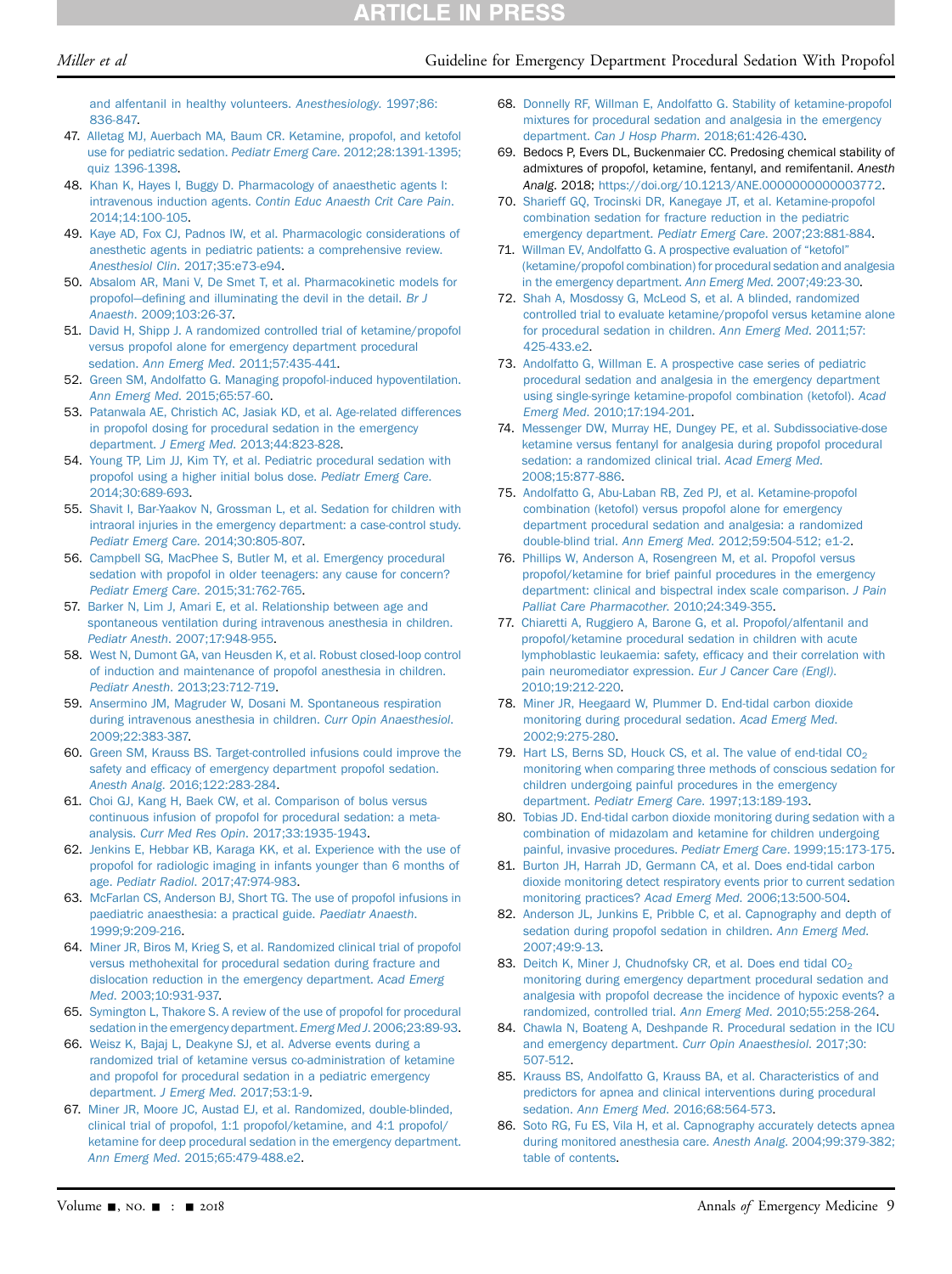# Guideline for Emergency Department Procedural Sedation With Propofol Miller et al

- 87. [Green SM, Krauss B. Supplemental oxygen during propofol sedation:](http://refhub.elsevier.com/S0196-0644(18)31576-2/sref87) yes or no? [Ann Emerg Med](http://refhub.elsevier.com/S0196-0644(18)31576-2/sref87). 2008;52:9-10.
- <span id="page-9-0"></span>88. [Patel R, Lenczyk M, Hannallah RS, et al. Age and the onset of](http://refhub.elsevier.com/S0196-0644(18)31576-2/sref88) [desaturation in apnoeic children.](http://refhub.elsevier.com/S0196-0644(18)31576-2/sref88) Can J Anaesth. 1994;41:771-774.
- 89. [Xue FS, Luo LK, Tong SY, et al. Study of the safe threshold of apneic](http://refhub.elsevier.com/S0196-0644(18)31576-2/sref89) [period in children during anesthesia induction.](http://refhub.elsevier.com/S0196-0644(18)31576-2/sref89) J Clin Anesth. [1996;8:568-574.](http://refhub.elsevier.com/S0196-0644(18)31576-2/sref89)
- 90. [Xue FS, Tong SY, Wang XL, et al. Study of the optimal duration of](http://refhub.elsevier.com/S0196-0644(18)31576-2/sref90) [preoxygenation in children.](http://refhub.elsevier.com/S0196-0644(18)31576-2/sref90) J Clin Anesth. 1995;7:93-96.
- <span id="page-9-1"></span>91. [Nimmagadda U, Salem MR, Crystal GJ. Preoxygenation: physiologic](http://refhub.elsevier.com/S0196-0644(18)31576-2/sref91) basis, benefi[ts, and potential risks.](http://refhub.elsevier.com/S0196-0644(18)31576-2/sref91) Anesth Analg. [2017;124:507-517.](http://refhub.elsevier.com/S0196-0644(18)31576-2/sref91)
- 92. [Kinouchi K, Tanigami H, Tashiro C, et al. Duration of apnea in](http://refhub.elsevier.com/S0196-0644(18)31576-2/sref92) [anesthetized infants and children required for desaturation of](http://refhub.elsevier.com/S0196-0644(18)31576-2/sref92) hemoglobin to 95%. The infl[uence of upper respiratory infection.](http://refhub.elsevier.com/S0196-0644(18)31576-2/sref92) Anesthesiology[. 1992;77:1105-1107.](http://refhub.elsevier.com/S0196-0644(18)31576-2/sref92)
- <span id="page-9-2"></span>93. [Deitch K, Chudnofsky CR, Dominici P. The utility of supplemental](http://refhub.elsevier.com/S0196-0644(18)31576-2/sref93) [oxygen during emergency department procedural sedation with](http://refhub.elsevier.com/S0196-0644(18)31576-2/sref93) [propofol: a randomized, controlled trial.](http://refhub.elsevier.com/S0196-0644(18)31576-2/sref93) Ann Emerg Med. [2008;52:1-8](http://refhub.elsevier.com/S0196-0644(18)31576-2/sref93).
- <span id="page-9-3"></span>94. [Lamond DW. Review article: safety pro](http://refhub.elsevier.com/S0196-0644(18)31576-2/sref94)file of propofol for paediatric [procedural sedation in the emergency department.](http://refhub.elsevier.com/S0196-0644(18)31576-2/sref94) Emerg Med Australas[. 2010;22:265-286.](http://refhub.elsevier.com/S0196-0644(18)31576-2/sref94)
- 95. [Couloures KG, Beach M, Cravero JP, et al. Impact of provider specialty](http://refhub.elsevier.com/S0196-0644(18)31576-2/sref95) [on pediatric procedural sedation complication rates.](http://refhub.elsevier.com/S0196-0644(18)31576-2/sref95) Pediatrics. [2011;127:e1154-e1160.](http://refhub.elsevier.com/S0196-0644(18)31576-2/sref95)
- 96. [Grunwell JR, Travers C, McCracken CE, et al. Procedural sedation](http://refhub.elsevier.com/S0196-0644(18)31576-2/sref96) [outside of the operating room using ketamine in 22,645 children: a](http://refhub.elsevier.com/S0196-0644(18)31576-2/sref96) [report from the Pediatric Sedation Research Consortium.](http://refhub.elsevier.com/S0196-0644(18)31576-2/sref96) Pediatr Crit Care Med[. 2016;17:1109-1116](http://refhub.elsevier.com/S0196-0644(18)31576-2/sref96).
- 97. [Bhatt M, Johnson DW, Chan J, et al. Risk factors for adverse events in](http://refhub.elsevier.com/S0196-0644(18)31576-2/sref97) [emergency department procedural sedation for children.](http://refhub.elsevier.com/S0196-0644(18)31576-2/sref97) JAMA Pediatr[. 2017;171:957-964.](http://refhub.elsevier.com/S0196-0644(18)31576-2/sref97)
- 98. [Wakai A, Blackburn C, McCabe A, et al. The use of propofol for](http://refhub.elsevier.com/S0196-0644(18)31576-2/sref98) [procedural sedation in emergency departments.](http://refhub.elsevier.com/S0196-0644(18)31576-2/sref98) Cochrane Database Syst Rev[. 2015;7:CD007399](http://refhub.elsevier.com/S0196-0644(18)31576-2/sref98).
- 99. [Godambe SA, Elliot V, Matheny D, et al. Comparison of propofol/](http://refhub.elsevier.com/S0196-0644(18)31576-2/sref99) [fentanyl versus ketamine/midazolam for brief orthopedic procedural](http://refhub.elsevier.com/S0196-0644(18)31576-2/sref99) [sedation in a pediatric emergency department.](http://refhub.elsevier.com/S0196-0644(18)31576-2/sref99) Pediatrics. [2003;112\(1 pt 1\):116-123.](http://refhub.elsevier.com/S0196-0644(18)31576-2/sref99)
- 100. [Lameijer H, Sikkema YT, Pol A, et al. Propofol versus midazolam for](http://refhub.elsevier.com/S0196-0644(18)31576-2/sref101) [procedural sedation in the emergency department: a study on](http://refhub.elsevier.com/S0196-0644(18)31576-2/sref101) efficacy and safety. Am J Emerg Med[. 2017;35:692-696](http://refhub.elsevier.com/S0196-0644(18)31576-2/sref101).
- 101. [McGrane O, Hopkins G, Nielson A, et al. Procedural sedation with](http://refhub.elsevier.com/S0196-0644(18)31576-2/sref102) [propofol: a retrospective review of the experiences of an emergency](http://refhub.elsevier.com/S0196-0644(18)31576-2/sref102) [medicine residency program 2005 to 2010.](http://refhub.elsevier.com/S0196-0644(18)31576-2/sref102) Am J Emerg Med. [2012;30:706-711.](http://refhub.elsevier.com/S0196-0644(18)31576-2/sref102)
- 102. [Zed PJ, Abu-Laban RB, Chan WWY, et al. Ef](http://refhub.elsevier.com/S0196-0644(18)31576-2/sref103)ficacy, safety and [patient satisfaction of propofol for procedural sedation and analgesia](http://refhub.elsevier.com/S0196-0644(18)31576-2/sref103) [in the emergency department: a prospective study.](http://refhub.elsevier.com/S0196-0644(18)31576-2/sref103) CJEM. [2007;9:421-427.](http://refhub.elsevier.com/S0196-0644(18)31576-2/sref103)
- 103. [Ferguson I, Bell A, Treston G, et al. Propofol or ketofol for procedural](http://refhub.elsevier.com/S0196-0644(18)31576-2/sref104) [sedation and analgesia in emergency medicine](http://refhub.elsevier.com/S0196-0644(18)31576-2/sref104)—[the POKER study: a](http://refhub.elsevier.com/S0196-0644(18)31576-2/sref104) [randomized double-blind clinical trial.](http://refhub.elsevier.com/S0196-0644(18)31576-2/sref104) Ann Emerg Med. [2016;68:574-582.e1.](http://refhub.elsevier.com/S0196-0644(18)31576-2/sref104)
- 104. [Jasiak KD, Phan H, Christich AC, et al. Induction dose of propofol for](http://refhub.elsevier.com/S0196-0644(18)31576-2/sref105) [pediatric patients undergoing procedural sedation in the emergency](http://refhub.elsevier.com/S0196-0644(18)31576-2/sref105) department. [Pediatr Emerg Care](http://refhub.elsevier.com/S0196-0644(18)31576-2/sref105). 2012;28:440-442.
- 105. [Scheier E, Gadot C, Leiba R, et al. Sedation with the combination of](http://refhub.elsevier.com/S0196-0644(18)31576-2/sref106) [ketamine and propofol in a pediatric ED: a retrospective case series](http://refhub.elsevier.com/S0196-0644(18)31576-2/sref106) analysis. Am J Emerg Med[. 2015;33:815-817.](http://refhub.elsevier.com/S0196-0644(18)31576-2/sref106)
- 106. [Senula G, Sacchetti A, Moore S, et al. Impact of addition of propofol](http://refhub.elsevier.com/S0196-0644(18)31576-2/sref107) to ED formulary. Am J Emerg Med[. 2010;28:880-883.](http://refhub.elsevier.com/S0196-0644(18)31576-2/sref107)
- 107. [Miner JR, Danahy M, Moch A, et al. Randomized clinical trial of](http://refhub.elsevier.com/S0196-0644(18)31576-2/sref108) [etomidate versus propofol for procedural sedation in the emergency](http://refhub.elsevier.com/S0196-0644(18)31576-2/sref108) department. Ann Emerg Med[. 2007;49:15-22.](http://refhub.elsevier.com/S0196-0644(18)31576-2/sref108)
- 108. [Arora S. Combining ketamine and propofol \(](http://refhub.elsevier.com/S0196-0644(18)31576-2/sref109)"ketofol") for emergency [department procedural sedation and analgesia: a review.](http://refhub.elsevier.com/S0196-0644(18)31576-2/sref109) West J Emerg Med[. 2008;9:20-23.](http://refhub.elsevier.com/S0196-0644(18)31576-2/sref109)
- 109. [Aouad MT, Moussa AR, Dagher CM, et al. Addition of ketamine to](http://refhub.elsevier.com/S0196-0644(18)31576-2/sref110) [propofol for initiation of procedural anesthesia in children reduces](http://refhub.elsevier.com/S0196-0644(18)31576-2/sref110) [propofol consumption and preserves hemodynamic stability.](http://refhub.elsevier.com/S0196-0644(18)31576-2/sref110) Acta Anaesthesiol Scand[. 2008;52:561-565.](http://refhub.elsevier.com/S0196-0644(18)31576-2/sref110)
- 110. [Yan JW, McLeod SL, Iansavitchene A. Ketamine-propofol versus](http://refhub.elsevier.com/S0196-0644(18)31576-2/sref111) [propofol alone for procedural sedation in the emergency department:](http://refhub.elsevier.com/S0196-0644(18)31576-2/sref111) [a systematic review and meta-analysis.](http://refhub.elsevier.com/S0196-0644(18)31576-2/sref111) Acad Emerg Med. [2015;22:1003-1013](http://refhub.elsevier.com/S0196-0644(18)31576-2/sref111).
- 111. [Greer A, Treston G. Factors associated with patient-reported](http://refhub.elsevier.com/S0196-0644(18)31576-2/sref112) [procedural memory following emergency department](http://refhub.elsevier.com/S0196-0644(18)31576-2/sref112) [procedural sedation with ketamine and propofol: a prospective](http://refhub.elsevier.com/S0196-0644(18)31576-2/sref112) [cohort of 563 patients.](http://refhub.elsevier.com/S0196-0644(18)31576-2/sref112) Emerg Med Australas. 2018;30: [200-208.](http://refhub.elsevier.com/S0196-0644(18)31576-2/sref112)
- 112. [Tosun Z, Esmaoglu A, Coruh A. Propofol-ketamine vs propofol-fentanyl](http://refhub.elsevier.com/S0196-0644(18)31576-2/sref113) [combinations for deep sedation and analgesia in pediatric patients](http://refhub.elsevier.com/S0196-0644(18)31576-2/sref113) [undergoing burn dressing changes.](http://refhub.elsevier.com/S0196-0644(18)31576-2/sref113) Paediatr Anaesth. [2008;18:43-47.](http://refhub.elsevier.com/S0196-0644(18)31576-2/sref113)
- <span id="page-9-4"></span>113. Aminiahidashti H, Shafi[ee S, Hosseininejad SM, et al. Propofol](http://refhub.elsevier.com/S0196-0644(18)31576-2/sref135)[fentanyl versus propofol-ketamine for procedural sedation and](http://refhub.elsevier.com/S0196-0644(18)31576-2/sref135) [analgesia in patients with trauma.](http://refhub.elsevier.com/S0196-0644(18)31576-2/sref135) Am J Emerg Med. 2018;36: [1766-1770](http://refhub.elsevier.com/S0196-0644(18)31576-2/sref135).
- 114. [Erden IA, Pamuk AG, Akinci SB, et al. Comparison of propofol-fentanyl](http://refhub.elsevier.com/S0196-0644(18)31576-2/sref115) [with propofol-fentanyl-ketamine combination in pediatric patients](http://refhub.elsevier.com/S0196-0644(18)31576-2/sref115) [undergoing interventional radiology procedures.](http://refhub.elsevier.com/S0196-0644(18)31576-2/sref115) Paediatr Anaesth. [2009;19:500-506](http://refhub.elsevier.com/S0196-0644(18)31576-2/sref115).
- 115. Mofi[di M, Rouhi R, Mahshidfar B, et al. Propofol-ketamine vs propofol](http://refhub.elsevier.com/S0196-0644(18)31576-2/sref116)[fentanyl combinations in patients undergoing closed reduction: a](http://refhub.elsevier.com/S0196-0644(18)31576-2/sref116) [randomized, double-blind, clinical trial.](http://refhub.elsevier.com/S0196-0644(18)31576-2/sref116) Adv J Emerg Med. [2018;2:e44.](http://refhub.elsevier.com/S0196-0644(18)31576-2/sref116)
- 116. [Rahman NHNA, Hashim A. The use of propofol for procedural](http://refhub.elsevier.com/S0196-0644(18)31576-2/sref117) [sedation and analgesia in the emergency department: a comparison](http://refhub.elsevier.com/S0196-0644(18)31576-2/sref117) with midazolam. Emerg Med J[. 2011;28:861-865.](http://refhub.elsevier.com/S0196-0644(18)31576-2/sref117)
- 117. [Shafer SL. Advances in propofol pharmacokinetics and](http://refhub.elsevier.com/S0196-0644(18)31576-2/sref134) pharmacodynamics. J Clin Anesth[. 1993;5\(6 Suppl 1\):](http://refhub.elsevier.com/S0196-0644(18)31576-2/sref134) [14S-21S](http://refhub.elsevier.com/S0196-0644(18)31576-2/sref134).
- 118. [Bassett KE, Anderson JL, Pribble CG, et al. Propofol for procedural](http://refhub.elsevier.com/S0196-0644(18)31576-2/sref119) [sedation in children in the emergency department.](http://refhub.elsevier.com/S0196-0644(18)31576-2/sref119) Ann Emerg Med. [2003;42:773-782](http://refhub.elsevier.com/S0196-0644(18)31576-2/sref119).
- 119. [Guenther E, Pribble CG, Junkins EP, et al. Propofol sedation by](http://refhub.elsevier.com/S0196-0644(18)31576-2/sref120) [emergency physicians for elective pediatric outpatient procedures.](http://refhub.elsevier.com/S0196-0644(18)31576-2/sref120) Ann Emerg Med[. 2003;42:783-791](http://refhub.elsevier.com/S0196-0644(18)31576-2/sref120).
- 120. [da Silva PSL, de Aguiar VE, Waisberg DR, et al. Use of ketofol for](http://refhub.elsevier.com/S0196-0644(18)31576-2/sref121) [procedural sedation and analgesia in children with hematological](http://refhub.elsevier.com/S0196-0644(18)31576-2/sref121) diseases. Pediatr Int[. 2011;53:62-67.](http://refhub.elsevier.com/S0196-0644(18)31576-2/sref121)
- 121. [Smischney NJ, Beach ML, Loftus RW, et al. Ketamine/propofol](http://refhub.elsevier.com/S0196-0644(18)31576-2/sref122) [admixture \(ketofol\) is associated with improved hemodynamics as an](http://refhub.elsevier.com/S0196-0644(18)31576-2/sref122) [induction agent: a randomized, controlled trial.](http://refhub.elsevier.com/S0196-0644(18)31576-2/sref122) J Trauma Acute Care Surg[. 2012;73:94-101.](http://refhub.elsevier.com/S0196-0644(18)31576-2/sref122)
- 122. [Green SM, Andolfatto G, Krauss BS. Ketofol for procedural](http://refhub.elsevier.com/S0196-0644(18)31576-2/sref123) [sedation revisited: pro and con.](http://refhub.elsevier.com/S0196-0644(18)31576-2/sref123) Ann Emerg Med. 2015;65: [489-491.](http://refhub.elsevier.com/S0196-0644(18)31576-2/sref123)
- <span id="page-9-6"></span>123. [Picard P, Tramèr MR. Prevention of pain on injection with propofol:](http://refhub.elsevier.com/S0196-0644(18)31576-2/sref124) [a quantitative systematic review.](http://refhub.elsevier.com/S0196-0644(18)31576-2/sref124) Anesth Analg. 2000;90: [963-969.](http://refhub.elsevier.com/S0196-0644(18)31576-2/sref124)
- 124. [Miner JR, Bachman A, Kosman L, et al. Assessment of the onset and](http://refhub.elsevier.com/S0196-0644(18)31576-2/sref125) [persistence of amnesia during procedural sedation with propofol.](http://refhub.elsevier.com/S0196-0644(18)31576-2/sref125) Acad Emerg Med[. 2005;12:491-496.](http://refhub.elsevier.com/S0196-0644(18)31576-2/sref125)
- 125. [Skokan EG, Pribble C, Bassett KE, et al. Use of propofol sedation in a](http://refhub.elsevier.com/S0196-0644(18)31576-2/sref126) [pediatric emergency department: a prospective study.](http://refhub.elsevier.com/S0196-0644(18)31576-2/sref126) Clin Pediatr (Phila)[. 2001;40:663-671](http://refhub.elsevier.com/S0196-0644(18)31576-2/sref126).
- <span id="page-9-5"></span>126. [Jalota L, Kalira V, George E, et al. Prevention of pain on injection of](http://refhub.elsevier.com/S0196-0644(18)31576-2/sref127) [propofol: systematic review and meta-analysis.](http://refhub.elsevier.com/S0196-0644(18)31576-2/sref127) BMJ. 2011;342: [d1110](http://refhub.elsevier.com/S0196-0644(18)31576-2/sref127).